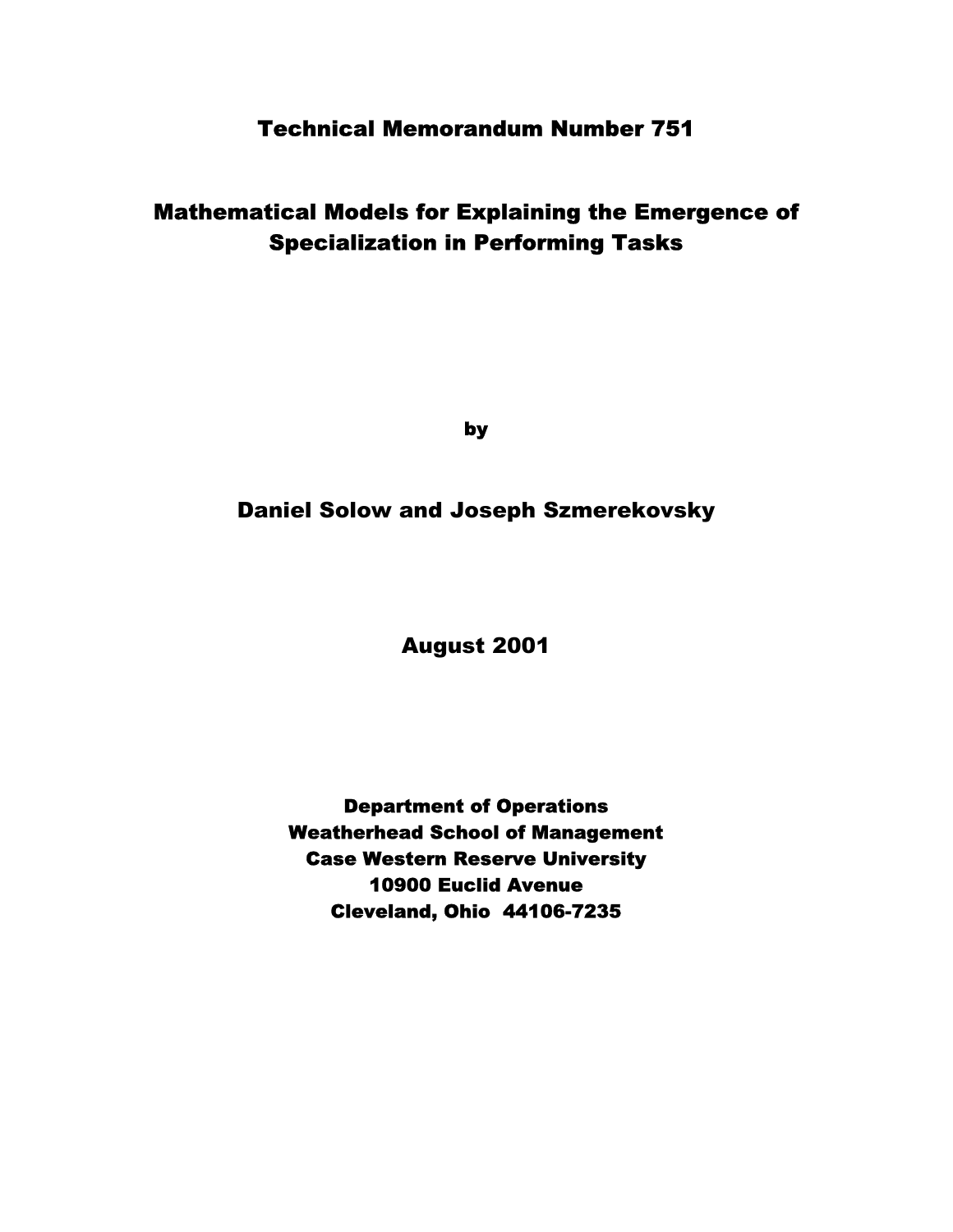# Mathematical Models for Explaining the Emergence of Specialization in Performing Tasks

Daniel Solow and Joseph Szmerekovsky

Department of Operations Weatherhead School of Management Case Western Reserve University Cleveland, OH 44106 Fax:  $(216)$  368-4776 e-mail: dxs8@po.cwru.edu

August 28, 2001

#### Abstract

In an evolving community consisting of many individuals, it is often the case that the individuals tend, over time, to become more specialized in performing the tasks necessary for survival and growth of the community as a whole. In this work, linear and nonlinear mathematical models are presented for providing insights as to when and why this functional specialization emerges.

### 1 Introduction

In a *community* made up of *individuals*, each of whom can perform any of a number of necessary tasks, it is often the case that the individuals spend virtually all of their time performing one, or at most a few, tasks. This property—hereafter referred to as **functional** specialization—appears to emerge over time and is found, for example, in living organisms (where the individuals are cells), in human societies (where the individuals are people), in business organizations (where the individuals are the employees), and the like. On considering these and other examples, it seems likely that the reason functional specialization emerges and persists is because the community as a whole derives a benefit from functional specialization. Based on this assumption, the contribution of the work here is a collection of models that provides a mathematical justification for the value of functional specialization to the community and hence the reason for the emergence of this phenomenon.

Static models are presented and analyzed in Section 2. It is first shown how a linear model can fail to explain the emergence of functional specialization. Then, conditions are provided under which functional specialization arises in certain nonlinear models. In Section 3, functional specialization is shown to emerge in a dynamic model that changes from one time period to the next. It is assumed that the reader is familiar with the linear programming and transportation problems [see Bazaraa et al. (1990)], and nonlinear programming problems [see Bazaraa et al. (1993)].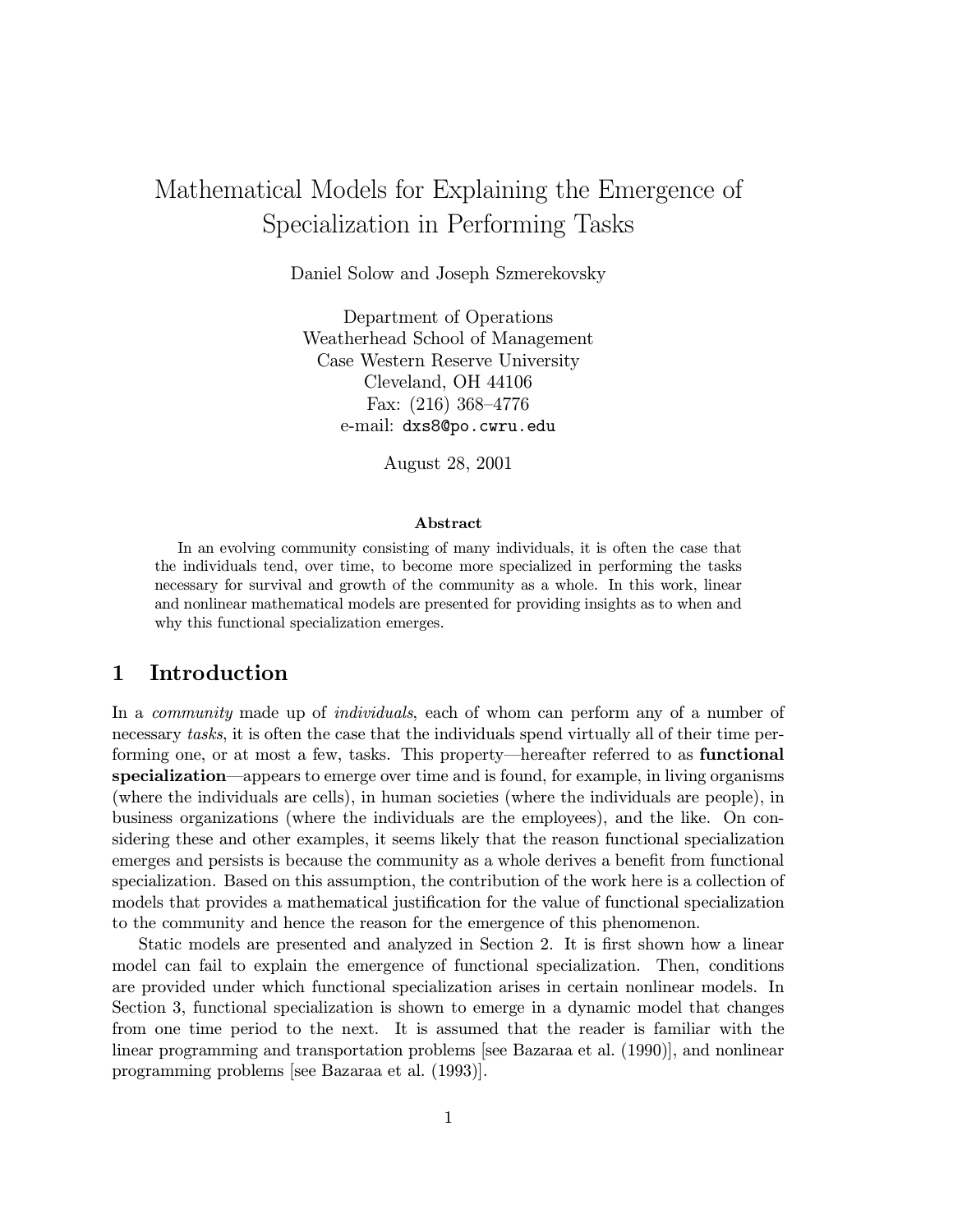### 2 Static Models in which Functional Specialization Emerges

In this section, static linear and nonlinear models are proposed for studying the emergence of functional specialization. To that end, consider a community made up of  $N$  individuals, each of whom can perform any of T tasks (usually  $N >> T$ ). Functional specialization is related to the amount of time each individual devotes to each task. To model the time commitments of the individuals, define the following variables:

> $x_{it}$  = the fraction of time that individual i devotes to performing task  $t \quad (i = 1, \ldots, N; t = 1, \ldots, T).$

Of course, the sum of the fractions of time an individual spends on all tasks must be 1. Thus, the variables must satisfy the following constraints:

$$
\sum_{t=1}^{T} x_{it} = 1, \qquad i = 1, \dots, N
$$
 (1)

$$
x_{it} \ge 0, \qquad \text{all } i \text{ and } t. \tag{2}
$$

For the community to survive, it is assumed that the values of the variables  $\mathbf{x} = (x_{it})$ need to satisfy P survival constraints, each of the form  $g_i(\mathbf{x}) \geq 0$ , and from which the community then receives a total benefit of  $f(\mathbf{x})$ . The objective is to determine values for the variables  $\mathbf{x} = (x_{it})$  that achieve the largest value of  $f(\mathbf{x})$  while satisfying the survival constraints  $g_j(\mathbf{x})$  and also the constraints in (1) and (2). Thus, the proposed model is:

$$
\begin{array}{rcl}\n\max & f(\mathbf{x}) \\
\text{s.t.} & g_j(\mathbf{x}) \geq 0, \quad j = 1, \dots, P \\
\sum_{t=1}^T x_{it} & = & 1, \quad i = 1, \dots, N \\
x_{it} \geq 0, \quad \text{all } i \text{ and } t.\n\end{array} \tag{3}
$$

An implicit assumption in the model in (3) is that the optimal time commitments of the individuals are chosen so as to benefit the community as a whole, rather than the individuals. Such an assumption is valid in the following situations:

- A community in which the benefits of the individuals are linked closely with those of the community. For example, in early human clans, the survival of an individual depended almost entirely on the survival of the clan as a whole. Another example might be an ant colony or the organs in the human body.
- A community in which there is an internal or external pressure on the individuals to perform in the interest of the community. For example, a society with a benevolent dictator or a leader that elicits such behavior from the individuals. Another example is a social structure in which societal goals outweigh individual goals.
- A community in which incentives are such that the individuals act in the best interest of the community. For example, a company in which employees are given incentives so that individual benefit and corporate benfit coincide.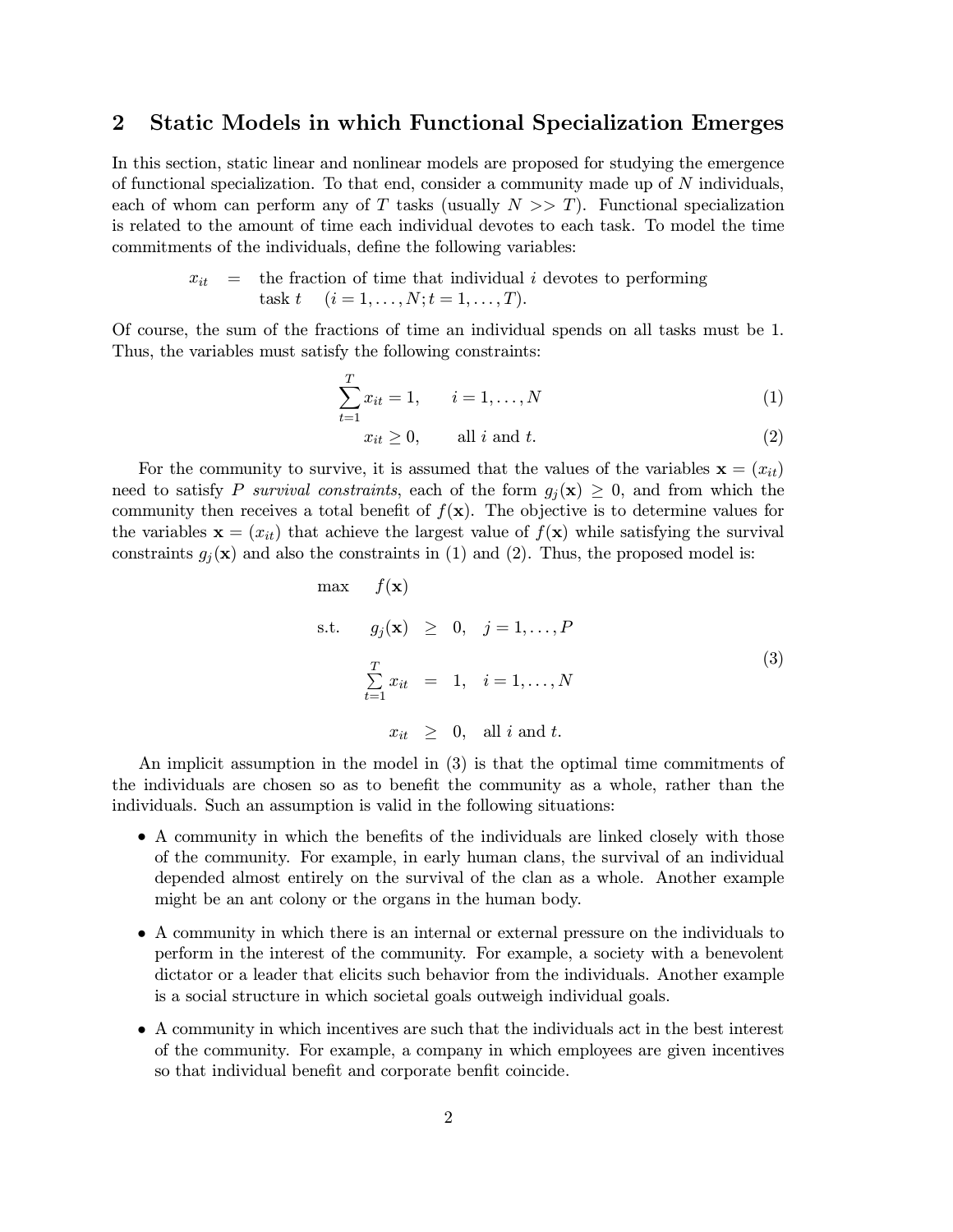For such communities, the model in (3) is appropriate. In the simplest case, one might consider a linear objective function and linear survival constraints in (3). The drawback of such a model is presented next.

#### 2.1 A Linear Model and Its Drawbacks

To create a linear objective function, let

 $c_{it}$  = the (known) benefit to the community when individual i devotes 100% of its time to task  $t \ (i = 1, \ldots, N; t = 1, \ldots, T)$ .

Assuming that the benefits are scaled linearly and that the total benefit to the community is the sum of the individual contributions, the objective function in (3) becomes:

$$
\max \sum_{i=1}^{N} \sum_{t=1}^{T} c_{it} x_{it} \tag{4}
$$

Linear survival constraints arise when, for example, it is assumed that the total amount of time devoted by all individuals to a task t must be at least a specified amount, say,  $l_t$ . In this case, the survival constraints are:

$$
\sum_{i=1}^{N} x_{it} \ge l_t, \text{ for } t = 1, ..., T.
$$
 (5)

Combining the various pieces in  $(4)$ ,  $(5)$ ,  $(1)$ , and  $(2)$ , the goal is to determine values for the variables  $x_{it}$  so as to solve the following linear programming problem (LP):

max P N i=1 P T t=1 citxit s.t. P N i=1 xit ¸ lt; t = 1;:::;T P T t=1 xit = 1; i = 1;:::;N xit ¸ 0; all i; t (6)

Functional specialization would be indicated if each individual spends 100% of its time on a single task. That is, functional specialization emerges if, in the optimal solution to problem (6), for each individual i, there is exactly one task s such that  $x_{is} = 1$  and for each other task  $t \neq s$ ,  $x_{it} = 0$ . As shown in Appendix A, it is possible to convert problem (6) to a balanced transportation problem [see Bazaraa et al. (1990)] for which it is known that the optimal solution obtained by the simplex algorithm consists entirely of the integers 0 and 1, provided that all data  $(c_{it}$  and  $l_t$ ) are integers. Alternatively, it is not hard to show that the constraint matrix associated with the standard-form version of (6) is totally unimodular [see Ahuja et al. (1993)] and so every basic feasible solution is integer.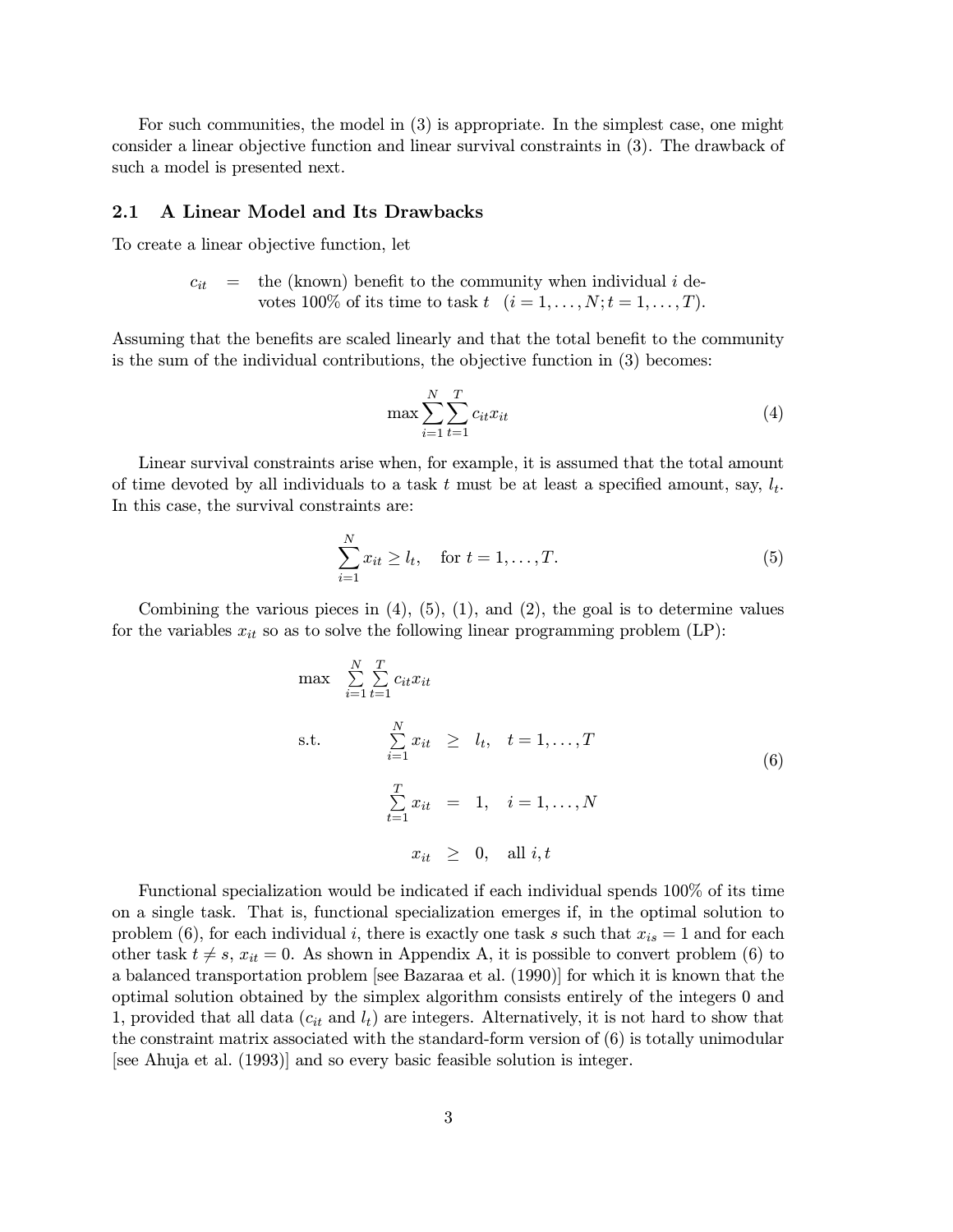Unfortunately, the LP model in (6) and the fact that the optimal solution obtained by the simplex algorithm is integer is not a compelling argument that functional specialization necessarily emerges. This is because, while it is true that the simplex algorithm produces an optimal integer solution—thus indicating functional specialization—there can, and generally will, be other optimal solutions that contain fractional values for the variables—meaning that the community can do just as well without functional specialization. To illustrate, consider the following specific instance of the foregoing LP in which there are  $N = 3$ individuals and  $T = 2$  tasks:

maximize  $x_{11} + x_{21} + x_{31} + x_{12} + x_{22} + x_{32}$ 

| s.t. | <b>Task Requirements</b>      |     |                      |  |
|------|-------------------------------|-----|----------------------|--|
|      | $x_{11} + x_{21} + x_{31}$    |     | $\geq 1$ (Task 1)    |  |
|      | $x_{12} + x_{22} + x_{32}$    |     | $\geq 1$ (Task 2)    |  |
|      | Individual Fractions Sum to 1 |     |                      |  |
|      |                               |     |                      |  |
|      | $x_{11} + x_{12}$             |     | $= 1$ (Individual 1) |  |
|      | $x_{21} + x_{22}$             |     | $= 1$ (Individual 2) |  |
|      | $x_{31} + x_{32}$             |     | $= 1$ (Individual 3) |  |
|      | all $x_{it}$                  | > 0 |                      |  |

The following optimal solution, in which Individuals 1 and 2 specialize in Task 1 and Individual 3 specializes in Task 2, provides an overall benefit of 3 to the community:

$$
x_{11} = 1, \quad x_{12} = 0
$$
  
\n
$$
x_{21} = 1, \quad x_{22} = 0
$$
  
\n
$$
x_{31} = 0, \quad x_{32} = 1
$$

However, the optimal solution in which each of the three individuals spends half of the time on each of the two tasks also provides the same benefit of 3 to the community and is obtained without any specialization.

#### 2.2 Nonlinear Models that Exhibit Functional Specialization

For functional specialization necessarily to emerge, it must be the case that every optimal solution to (3) is integer. This would happen, for example, when the linear programming model in (6) has a unique optimal solution, that is, when the associated dual problem is nondegenerate [see Bazaraa et al. (1990)]. An alternative explanation for functional specialization to emerge is when the objective and/or survival constraints of the model in (3) are nonlinear functions that possess certain properties. Such models, together with conditions under which every optimal solution is integer, are presented now.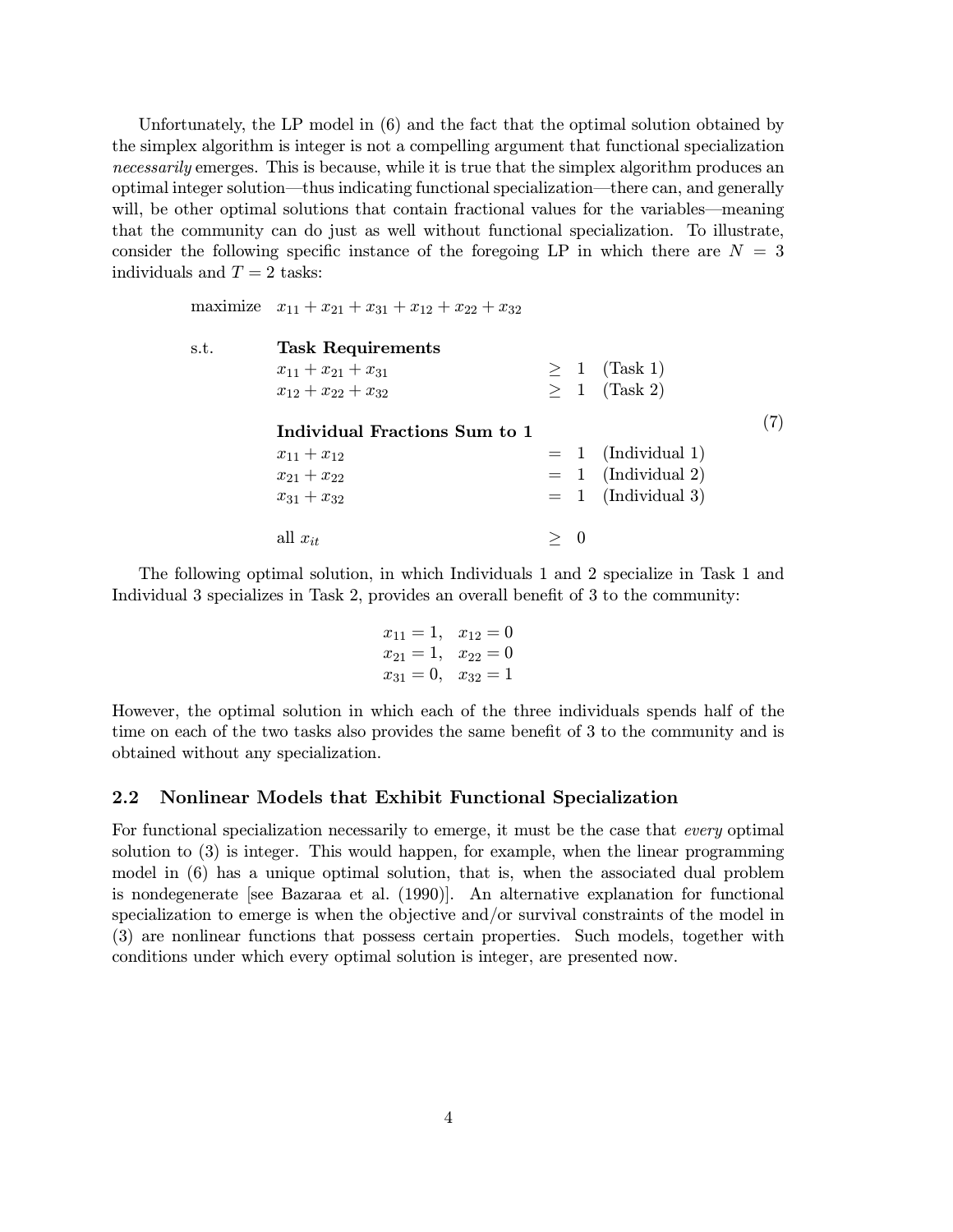#### 2.2.1 A Model with a Nonlinear Objective Function

Consider the following model, in which the goal is to find values for the variables  $\mathbf{x} = (x_{it})$ so as to: may  $f(\mathbf{x})$ 

s.t. 
$$
\sum_{i=1}^{N} x_{it} \ge l_t, \quad t = 1, ..., T
$$

$$
\sum_{t=1}^{T} x_{it} = 1, \quad i = 1, ..., N
$$

$$
x_{it} \ge 0, \quad \text{all } i, t
$$

$$
(8)
$$

In the event that the objective function  $f$  is convex, it is well known [Bazaraa et al. (1993)] that (8) has an optimal solution at an extreme point of the feasible region. Furthermore, because of the special structure of the constraints in the foregoing model, every extreme point of the feasible region is integer. It follows that there is an optimal integer solution at an extreme point of (8). However, as mentioned in Section 2.1, in general there can also be optimal solutions that are not integer. A class of functions that ensures that every optimal solution to  $(8)$ —and other more general models—is integer is described next. In so doing, the following notations are used:

$$
S = \{ \mathbf{y} \in R^T : \sum_{t=1}^T y_t = 1 \text{ and } y_t \ge 0 \text{ for } t = 1, ..., T \}.
$$
  
\n
$$
S^N = S \times \cdots \times S = \text{the } N \text{-fold Cartesian product of } S.
$$
  
\n
$$
x_{it} = \text{the fraction of time that individual } i \text{ devotes to performing}
$$
  
\n
$$
\text{task } t \quad (i = 1, ..., N; t = 1, ..., T).
$$

$$
\mathbf{x}_i = (x_{i1}, \dots, x_{iT}) \in S = \text{the fractions of time devoted by individual } i \text{ to each of the } T \text{ tasks } (i = 1, \dots, N).
$$

$$
\mathbf{x} = N \times T \text{ vector of variables } (\mathbf{x}_1, \dots, \mathbf{x}_N) \in S^N.
$$

#### 2.2.2 Sublinear Functions

In this section, a property of three different types of functions is identified and subsequently used to ensure that every optimal solution to a nonlinear programming model is integer. The property is first defined as follows for a function  $h : [0, 1] \to \mathbb{R}^1$  (see Figure 1):

**Definition 1** A continuous function  $h : [0, 1] \rightarrow R^1$  is sublinear if and only if the graph of h lies strictly below the line segment connecting  $h(0)$  and  $h(1)$ , that is, for all  $0 < x < 1$ ,  $h(x) < (1-x)h(0) + xh(1).$ 

**Example 1:** Any strictly convex continuous function on  $R^1$ , such as  $h(x) = x^2$ , is sublinear. This is because, by definition, a strictly convex function  $h$  satisfies the property that for all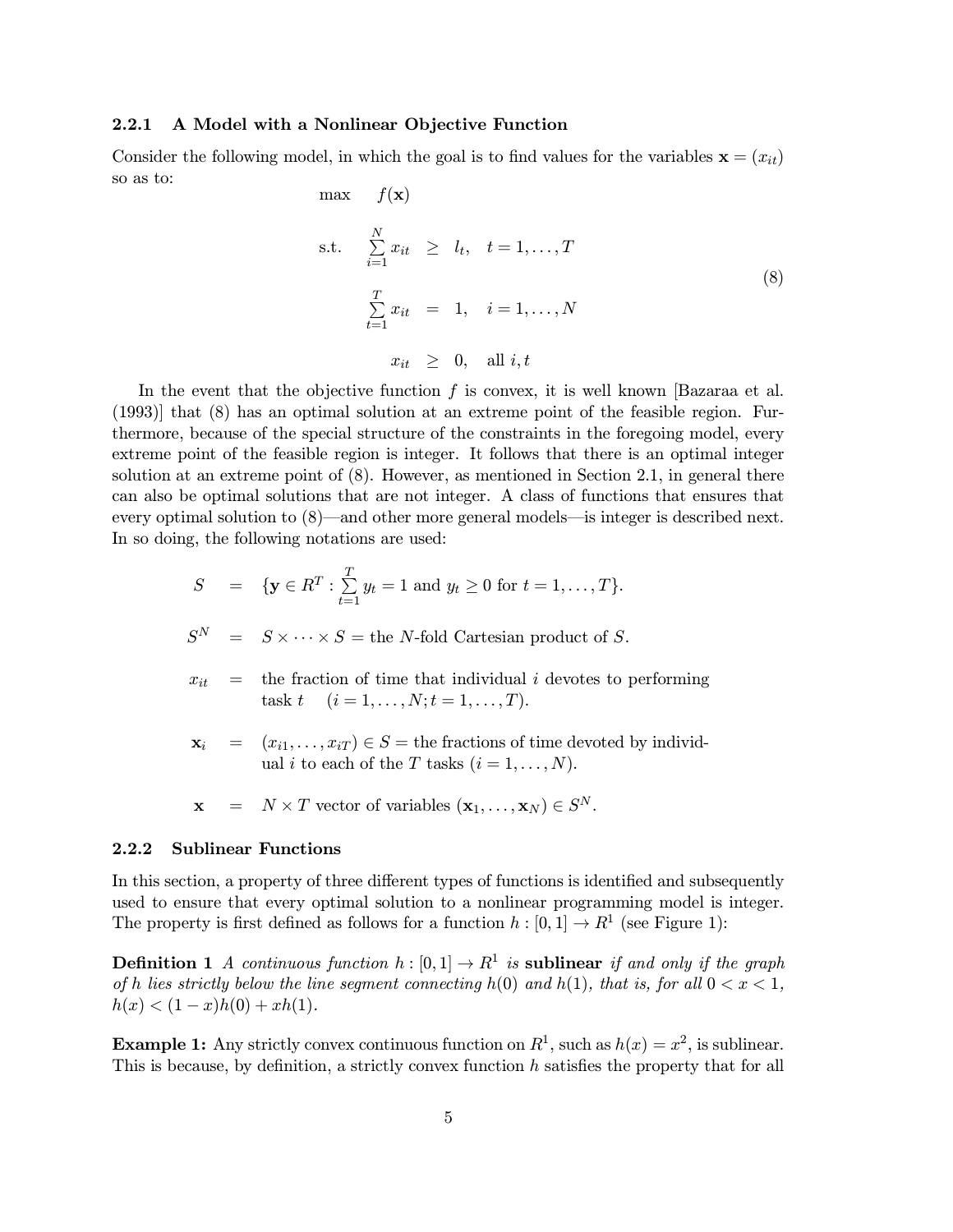

 $y, z \in R^1$  with  $y \neq z$  and for all  $0 < t < 1$ ,  $h((1-t)y + tz) < (1-t)h(y) + th(z)$  and so, for  $y = 0, z = 1$ , and  $t = x$ , it follows that

$$
h(x) = h((1 - x)0 + x(1)) < (1 - x)h(0) + xh(1).
$$

The importance of Definition 1 is that the maximum of a sublinear function  $h$  over the interval [0, 1] is at 0 or 1. A natural generalization of this property to a function  $h : S \to R<sup>1</sup>$ follows.

**Definition 2** A continuous function  $h : S \to R^1$  is sublinear if and only if h achieves its maximum value of  $c = \max\{h(\mathbf{x}) : \mathbf{x} \in S\}$  only at a vertex of S, that is, for all  $\mathbf{z} \in S$ ,  $h(\mathbf{z}) = c \Rightarrow$  there is an integer t with  $1 \le t \le T$  such that  $z_t = 1$ .

**Example 2:** If  $h_t : [0,1] \to R^1$  are sublinear functions such that for each  $t = 1,\ldots,T$ ,  $h_t(0) = a$  and  $h_t(1) = b$ , then the following function  $h : S \to R^1$  is sublinear:

$$
h(\mathbf{z}) = \sum_{t=1}^{T} h_t(z_t).
$$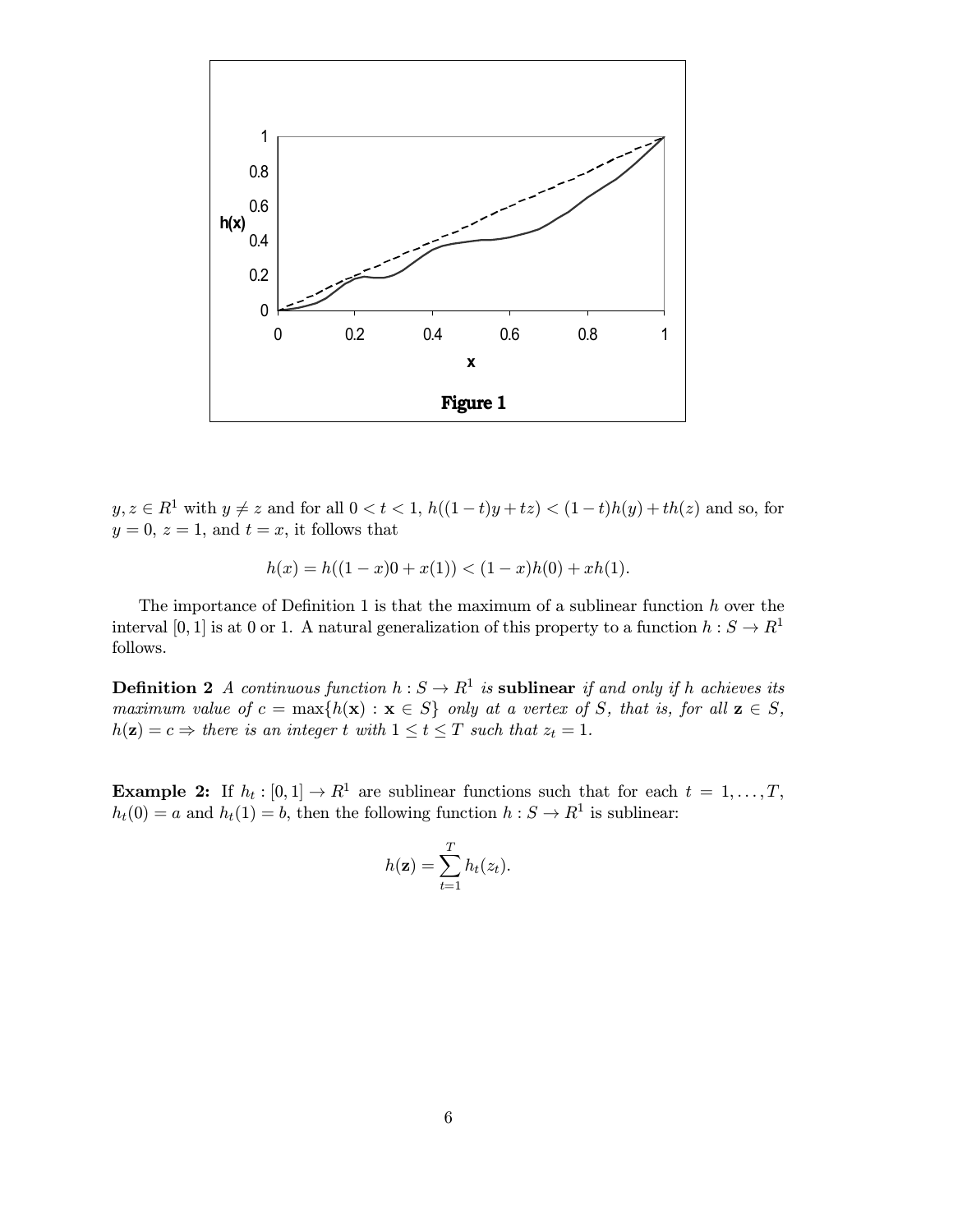This is because if  $z \in S$  has fractional values, then  $h(z) < h(y)$  for any integer point  $y \in S$ since

$$
h(\mathbf{z}) = \sum_{t=1}^{T} h_t(z_t)
$$
  
\n
$$
= \sum_{\{t: 0 < z_t < 1\}} h_t(z_t) + \sum_{\{t: z_t = 0\}} h_t(z_t)
$$
  
\n
$$
< \sum_{\{t: 0 < z_t < 1\}} [(1 - z_t)h_t(0) + z_t h_t(1)] + \sum_{\{t: z_t = 0\}} (1 - z_t)h_t(0)
$$
  
\n
$$
= \sum_{t=1}^{T} (1 - z_t)h_t(0) + \sum_{\{t: 0 < z_t < 1\}} z_t h_t(1)
$$
  
\n
$$
\leq (T - 1)a + b
$$
  
\n
$$
= h(\mathbf{y}).
$$

In particular, the function h in Example 2 achieves its maximum value at, and only at, any integer point in S.

The final type of sublinear function considered here is described in the following two definitions.

**Definition 3** A function  $h: S^N \to R^N$  is decomposable if and only if there are functions  $h_i : S \to R^1$ , for  $i = 1, \ldots, N$ , such that for all  $\mathbf{x} = (\mathbf{x}_1, \ldots, \mathbf{x}_N) \in S^N$ ,  $h(\mathbf{x}) =$  $(h_1(\mathbf{x}_1),\ldots,h_N(\mathbf{x}_N)).$ 

**Definition 4** A decomposable continuous function  $h: S^N \to R^N$ , in which  $h(\mathbf{x}) = (h_1(\mathbf{x}_1)),$  $\ldots, h_N(\mathbf{x}_N)$ , is sublinear if and only if for each  $i = 1, \ldots, N, h_i : S \to R^1$  is sublinear.

With the concept of sublinear functions, it is now possible to establish that functional specialization necessarily emerges in certain nonlinear models, that is, that every optimal solution is integer.

#### 2.2.3 A Model with a Nonlinear Objective Function and Constraints

In addition to a nonlinear objective function  $f(\mathbf{x})$ , suppose that the P survival constraints are also nonlinear and have the form  $g_i(\mathbf{x}) \geq 0$ , so:

 $g: S^N \to R^P$  = the P survival constraints that the variables must satisfy.

 $f: S^N \to R^1$  = the benefit the community derives from the time allocations of all individuals.

The objective now is to find values for the variables  $\mathbf{x} = (x_{it})$  so as to solve the following nonlinear programming problem (NLP):

$$
\begin{array}{rcl}\n\max & f(\mathbf{x}) \\
\text{s.t.} & g(\mathbf{x}) \geq 0 \\
\mathbf{x} & \in S^N\n\end{array} \tag{9}
$$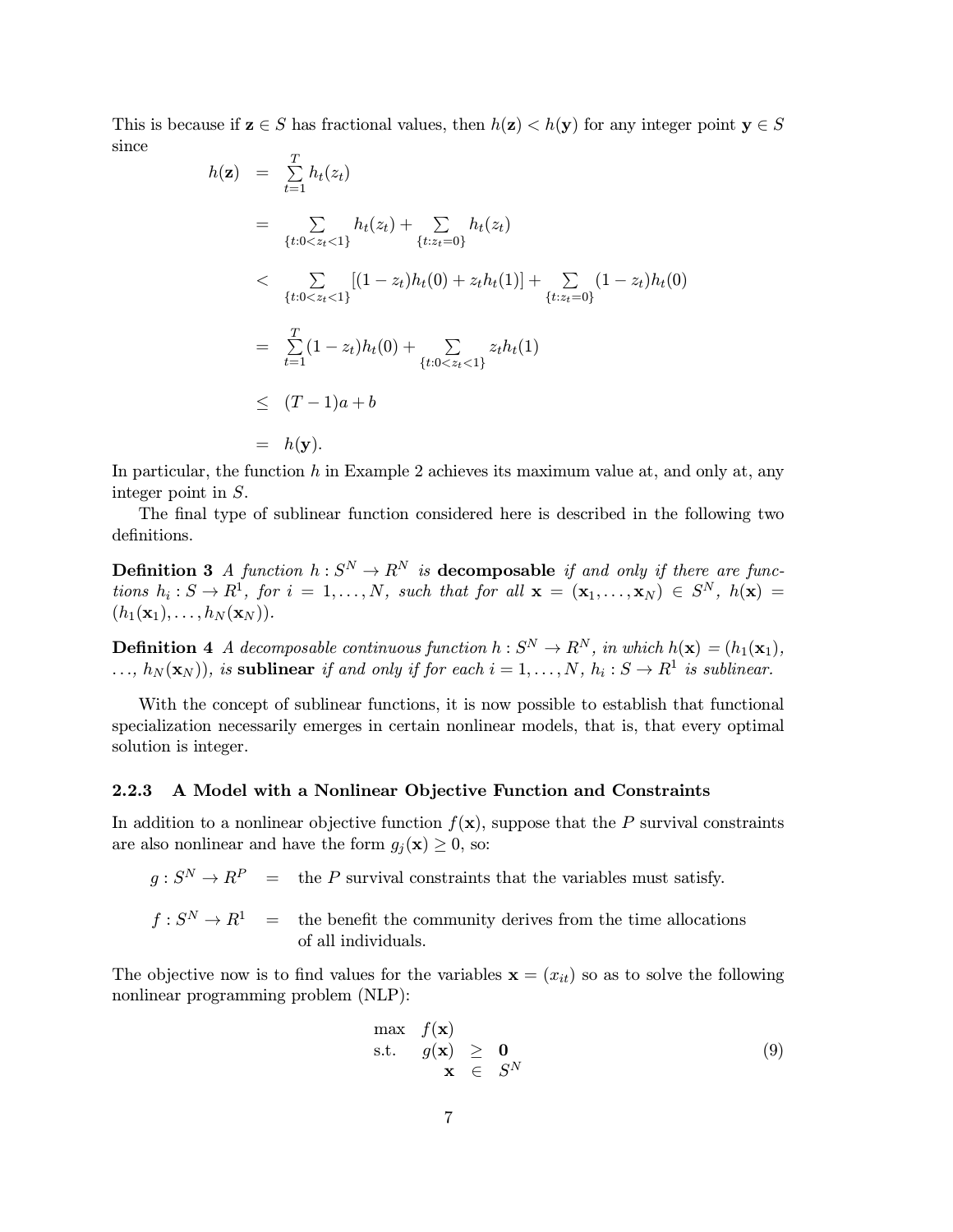The next theorem provides conditions under which functional specialization necessarily emerges in the optimal solution to the NLP in  $(9)$ , that is, conditions under which every optimal solution to the NLP is integer. That theorem uses the following definition.

**Definition 5** For vectors  $y, z \in R^N$ , by  $y \preceq z$  it is meant that:

- (a) For each  $i = 1, \ldots, N, y_i \leq z_i$  and
- (b) There is an integer j with  $1 \le j \le N$  such that  $y_j < z_j$ .

**Theorem 1** If there is a sublinear function  $h: S^N \to R^N$  such that for all  $\mathbf{x}, \mathbf{y} \in S^N$  with  $h(\mathbf{x}) \preceq h(\mathbf{y}), f(\mathbf{x}) < f(\mathbf{y})$  and there is a feasible solution  $\bar{\mathbf{x}}$  for the NLP in (9) such that for each  $i = 1, \ldots, N$ ,  $h_i(\bar{\mathbf{x}}_i) = \max\{h_i(\mathbf{z}) : \mathbf{z} \in S\}$ , then any optimal solution must be integer.

**Proof.** Let  $x^* \in S^N$  be an optimal solution for (9). It will be shown by contradiction that  $x^*$  is integer. So, suppose that  $x^*$  has fractional values. Then there are integers i and t with  $1 \leq i \leq N$  and  $1 \leq t \leq T$  such that  $0 < x_{it}^* < 1$ . A contradiction is reached by showing that  $f(\mathbf{x}^*) < f(\bar{\mathbf{x}})$ . To that end, define

$$
\mathcal{F} = \{ 1 \le i \le N : \text{there is a } t \text{ with } 1 \le t \le T \text{ such that } 0 < x_{it}^* < 1 \} \neq \emptyset.
$$

Using the sublinearity of h and letting  $c_i = \max\{h_i(\mathbf{z}) : \mathbf{z} \in S\} = h_i(\bar{\mathbf{x}}_i)$  for each  $i =$  $1,\ldots,N$ , it follows that

$$
h_i(\mathbf{x}_i^*) < c_i = h_i(\bar{\mathbf{x}}_i), \text{ for each } i \in \mathcal{F}
$$
  

$$
h_i(\mathbf{x}_i^*) \le c_i = h_i(\bar{\mathbf{x}}_i), \text{ for each } i \notin \mathcal{F}.
$$
 (10)

In other words, (10) says that  $\mathbf{x}^*$  and  $\bar{\mathbf{x}}$  are two vectors in  $S^N$  for which  $h(\mathbf{x}^*) \prec h(\bar{\mathbf{x}})$ . The hypothesis now ensures that  $f(\mathbf{x}^*) < f(\bar{\mathbf{x}})$  and so  $\mathbf{x}^*$  is not optimal. This contradiction establishes the claim that all optimal solutions are integer.  $\Box$ 

Theorem 1 provides conditions under which every optimal solution is integer. However, the theorem does not indicate which integer solution in  $S<sup>N</sup>$  is optimal. The next theorem shows that the feasible solution in the hypotheses of Theorem 1 is optimal, provided that the objective function  $f$  is continuous.

**Theorem 2** If f is continuous on  $S^N$  and there is a sublinear function  $h: S^N \to R^N$  such that for all  $\mathbf{x}, \mathbf{y} \in S^N$  with  $h(\mathbf{x}) \preceq h(\mathbf{y}), f(\mathbf{x}) < f(\mathbf{y})$  and there is a feasible solution  $\mathbf{x}^*$  for the NLP in (9) such that for each  $i = 1, \ldots, N$ ,  $h_i(\mathbf{x}_i^*) = \max\{h_i(\mathbf{z}) : \mathbf{z} \in S\}$ , then  $\mathbf{x}^*$  is optimal and integer.

**Proof.** Once  $x^*$  is shown to be optimal, Theorem 1 ensures that  $x^*$  is integer. So, to see that  $x^*$  is optimal, let x be any feasible solution for the NLP. It will be shown that  $f(\mathbf{x}) \leq f(\mathbf{x}^*)$ .

**Case 1.** The feasible solution  $x$  has a fractional value. In this case, define

 $\mathcal{F} = \{ 1 \le i \le N : \text{there is a } t \text{ with } 1 \le t \le T \text{ such that } 0 < x_{it} < 1 \} \neq \emptyset.$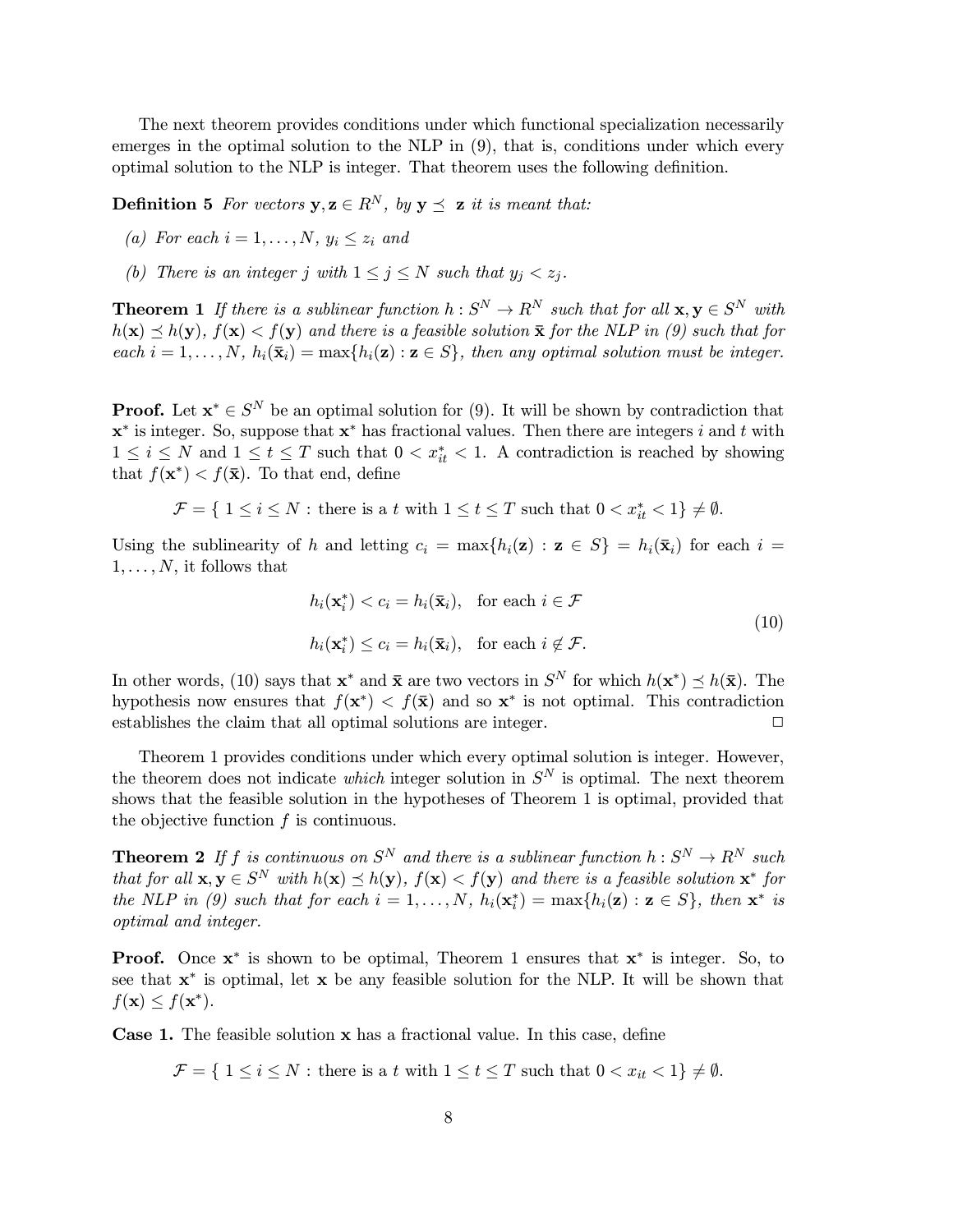Using the sublinearity of h and letting  $c_i = \max\{h_i(\mathbf{z}) : \mathbf{z} \in S\} = h_i(\mathbf{x}_i^*)$  for each  $i =$  $1,\ldots,N$ , it follows that

$$
h_i(\mathbf{x}_i) < c_i = h_i(\mathbf{x}_i^*), \quad \text{for each } i \in \mathcal{F}
$$
\n
$$
h_i(\mathbf{x}_i) \le c_i = h_i(\mathbf{x}_i^*), \quad \text{for each } i \notin \mathcal{F}.
$$
\n
$$
(11)
$$

In other words, (11) says that **x** and **x**<sup>\*</sup> are two vectors in  $S<sup>N</sup>$  for which  $h(\mathbf{x}) \preceq h(\mathbf{x}^*)$ . The hypothesis now ensures that  $f(\mathbf{x}) < f(\mathbf{x}^*)$ .

**Case 2.** The feasible solution  $x$  is integer. Note that the argument in Case 1 does not apply because  $\mathcal{F} = \emptyset$ . So, consider a sequence of points  $(\mathbf{x}^k)$  in  $S^N$ , each of which has a fractional value, and that converges to **x**. Repeating the argument in Case 1 for each  $k = 1, 2, \ldots$ , it follows that  $h(\mathbf{x}^k) \preceq h(\mathbf{x}^*)$ . Thus, by the hypothesis, for each  $k = 1, 2, \ldots$ ,

$$
f(\mathbf{x}^k) < f(\mathbf{x}^*). \tag{12}
$$

The fact that  $f(\mathbf{x}) \leq f(\mathbf{x}^*)$  now follows by taking the limit as  $k \to \infty$  on both sides of (12) and using the continuity of  $f$ .

The proof is now complete because it has been shown that for any feasible solution  $x$ ,  $f(\mathbf{x}) \leq f(\mathbf{x}^*)$  and so  $\mathbf{x}^*$  is optimal.

Theorem 2 reduces the problem of solving the NLP in  $(9)$  to finding a feasible integer solution  $\mathbf{x}^* \in S^N$  such that for each  $i = 1, \ldots, N$ ,  $h_i(\mathbf{x}_i^*) = \max\{h_i(\mathbf{z}) : \mathbf{z} \in S\}$ . For each *i*, the point  $\mathbf{x}_i^*$  can be found by evaluating the T integer points in S to determine one that provides the maximum value of  $h_i$ . Then,  $\mathbf{x}^* = (\mathbf{x}_1^*, \dots, \mathbf{x}_N^*)$  is the desired optimal solution to the NLP in (9), provided that  $x^*$  is feasible. The process of finding such a solution  $x^*$  is simplified even further when each  $h_i$  achieves the same maximum value at all integer points in  $S$ , as illustrated in the following example.

**Example 3:** For each i and t, let  $h_{it} : [0, 1] \to R^1$  be sublinear functions (for example,  $h_{it}(x_{it}) = x_{it}^2$ . The continuous function

$$
f(\mathbf{x}) = \sum_{i=1}^{N} \sum_{t=1}^{T} h_{it}(x_{it})
$$

satisfies the hypotheses of Theorems 1 and 2. To see that this is so, consider the functions  $h_i: S \to R^1$  defined by

$$
h_i(\mathbf{z}) = \sum_{t=1}^T h_{it}(z_t), \quad \text{for } i = 1, \dots, N.
$$

Now each  $h_i$  is sublinear (see Example 2 in Section 2.2.2) and so the decomposable function  $h: S^N \to R^N$  defined by  $h(\mathbf{x})=(h_1(\mathbf{x}_1),\ldots,h_N(\mathbf{x}_N))$  for each  $\mathbf{x} \in S^N$  is also sublinear.

Also, h satisfies the property that for all  $\mathbf{x}, \mathbf{y} \in S^N$  with  $h(\mathbf{x}) \preceq h(\mathbf{y}), f(\mathbf{x}) < f(\mathbf{y})$ . This is because, if  $\mathbf{x}, \mathbf{y} \in S^N$  with  $h(\mathbf{x}) \preceq h(\mathbf{y})$ , then, for each  $i = 1, \ldots, N$ ,

$$
\sum_{t=1}^{T} h_{it}(x_{it}) = h_i(\mathbf{x}_i) \le h_i(\mathbf{y}_i) = \sum_{t=1}^{T} h_{it}(y_{it}),
$$
\n(13)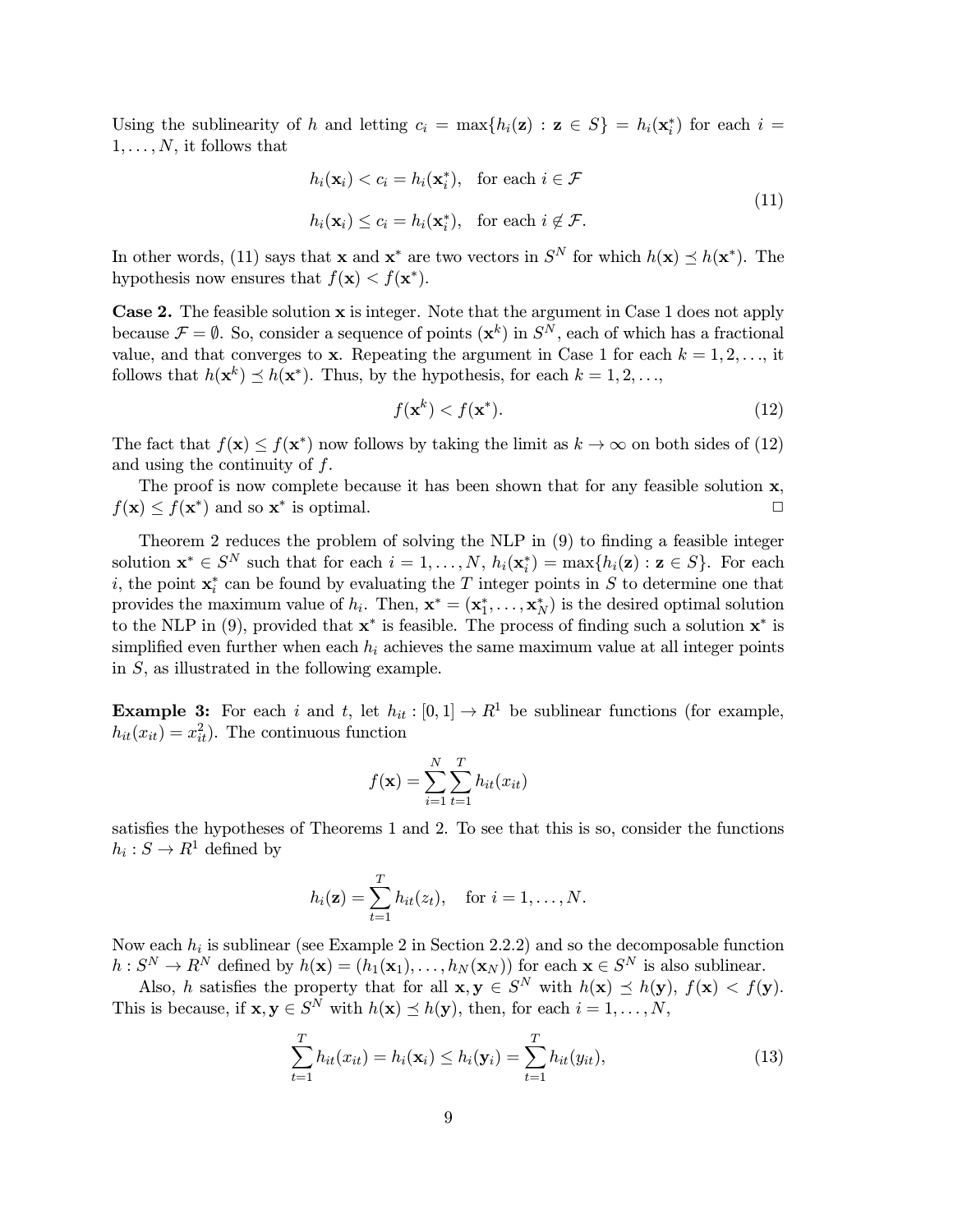with strict inequality holding for at least one value of  $i$ . It then follows by summing  $(13)$ over i that

$$
f(\mathbf{x}) = \sum_{i=1}^{N} \sum_{t=1}^{T} h_{it}(x_{it}) < \sum_{i=1}^{N} \sum_{t=1}^{T} h_{it}(y_{it}) = f(\mathbf{y}).
$$

By Theorem 2, any feasible integer solution  $x^*$  for the NLP in (9) such that for each  $i = 1, \ldots, N, h_i(\mathbf{x}_i^*) = \max\{h_i(\mathbf{z}) : \mathbf{z} \in S\}$  is optimal. In the event that each  $h_i$  achieves the same maximum value of  $c_i$  at all integer points in S, any feasible integer solution  $\mathbf{x} \in S^N$ is optimal for the NLP in (9). This occurs when, for example, each  $h_{it}$  satisfies  $h_{it}(0) = a_i$ and  $h_{it}(1) = b_i$ , as happens when  $h_{it}(x_{it}) = x_{it}^2$ , in which  $h_{it}(0) = 0$  and  $h_{it}(1) = 1$ .

All of the models presented so far are static and therefore remain the same over time. A dynamic model is presented now for studying the emergence of functional specialization as the system changes over time.

## 3 A Dynamic Model in which Functional Specialization Emerges

The proposed dynamic model incorporates the fact that the more time an individual spends on a task, the better that individual becomes at performing that task. This is analogous to a neural network in which the pathways are reinforced by repeated use [see Muller and Reinhardt (1991)]. Thus, let

- $A_{it}^{k}$  = the (known) productive fraction of each time unit that individual i puts into task t in time period  $k$  (i = 1, ..., N;  $t = 1, \ldots, T; k = 0, 1, \ldots$ .
- $A =$  the set of all  $N \times T$  matrices A such that for all i and t,  $0 \leq A_{it} \leq 1.$

The closer the value  $A_{it}^k$  is to 1, the more efficient individual i is at performing task t. Moreover, the value  $A_{it}^k x_{it}$  represents the *effective* number of time units individual  $i$  devotes to task  $t$  in period  $k$ .

For the community to survive, it is assumed that the total number of effective time units devoted by all individuals to each task  $t$  in period  $k$  must be at least a specified amount,  $l_t$ . Thus, the survival constraints in period k are:

$$
\sum_{i=1}^N A_{it}^k x_{it} \ge l_t, \quad \text{for } t = 1, \dots, T.
$$

Furthermore, let the function  $f(x)$  be the benefit to the community from the time allocations x of the individuals. Putting together the pieces, the goal is to determine, for each time period k, values for the variables  $\mathbf{x} = (x_{it})$  so as to solve the following nonlinear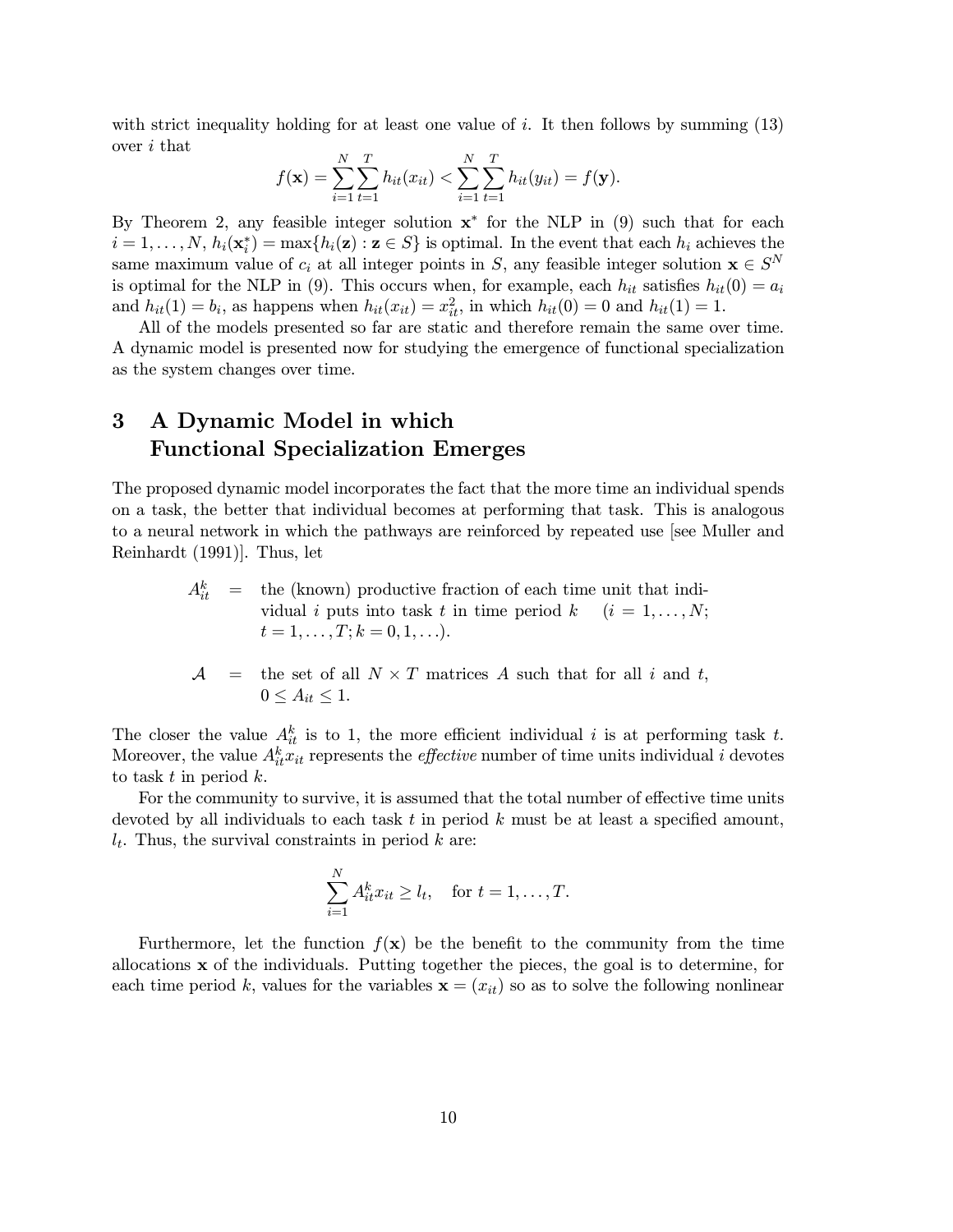programming problem, denoted by  $NLP(A^k)$ :

max 
$$
f(\mathbf{x})
$$
  
s.t. 
$$
\sum_{i=1}^{N} A_{it}^{k} x_{it} \ge l_{t}, \text{ for } t = 1, ..., T \quad [\text{NLP}(A^{k})]
$$

$$
\mathbf{x} \in S^{N}
$$
(14)

An optimal solution  $\mathbf{x}^k$  to  $\text{NLP}(A^k)$  need not be integer. However, the values of  $\mathbf{x}^k = (x_{it}^k)$ are used now to change the values of  $A_{it}^k$  to reflect the fact that individuals who spend time on a task become more efficient at that task. For example, if individual  $i$  spends 100% of its time on task t in period  $k(x_{it}^k = 1)$ , then the value of  $A_{it}^k$  should increase by some fraction  $F(0 < F < 1)$  of the way to 1. More generally, if individual i spends the fraction  $x_{it}^k$  of its time on task t in period k, then  $A_{it}^k$  increases by the fraction  $x_{it}^k F$  of the way to 1, so,

$$
A_{it}^{k+1} = A_{it}^k + x_{it}^k F(1 - A_{it}^k). \tag{15}
$$

On the basis of the update formula in (15), the following dynamic model is proposed:

#### A Dynamic Nonlinear Programming Model

- **Step 0:** Let  $A^0 \in \mathcal{A}$  be a given matrix for which NLP( $A^0$ ) is feasible and set  $k = 0$ .
- **Step 1:** Let  $\mathbf{x}^k$  be an optimal solution to NLP( $A^k$ ).
- **Step 2:** Use  $\mathbf{x}^k$  and the update formula in (15) to compute the matrix  $A^{k+1}$ . Set  $k = k+1$ . and go to Step 1.

The goal is to provide conditions under which the matrices  $A<sup>k</sup>$  generated by this process converge to a matrix  $A^{\infty}$  for which functional specialization necessarily emerges—that is, every convergent subsequence of  $\mathbf{x}^k$  converges to an integer optimal solution of NLP( $A^{\infty}$ ). The first step in this direction is to ensure that it is always possible to obtain an optimal solution to NLP( $A^k$ ) in Step 1, as established in the next theorem.

**Theorem 3** If  $NLP(A^0)$  is feasible and f is continuous on  $S^N$ , then for each  $k = 0, 1, \ldots$  $NLP(A^k)$  has an optimal solution,  $\mathbf{x}^k$ .

**Proof.** The statement is true for  $k = 0$  because, by hypothesis, NLP( $A^0$ ) is feasible. Furthermore, the constraints  $x \in S^N$  together with the continuity of f ensure that  $NLP(A^0)$ has an optimal solution.

Assume now that the statement is true for k and let  $x^k$  be an optimal solution for NLP( $A^k$ ). Then  $\mathbf{x}^k$  is feasible for NLP( $A^{k+1}$ ). This is because  $\mathbf{x}^k \in S^N$  and, from the update formula in (15), for each i and  $t, A_{it}^{k+1} \geq A_{it}^k$ , so

$$
\sum_{i=1}^{N} A_{it}^{k+1} x_{it}^{k} \ge \sum_{i=1}^{N} A_{it}^{k} x_{it}^{k} \ge l_t.
$$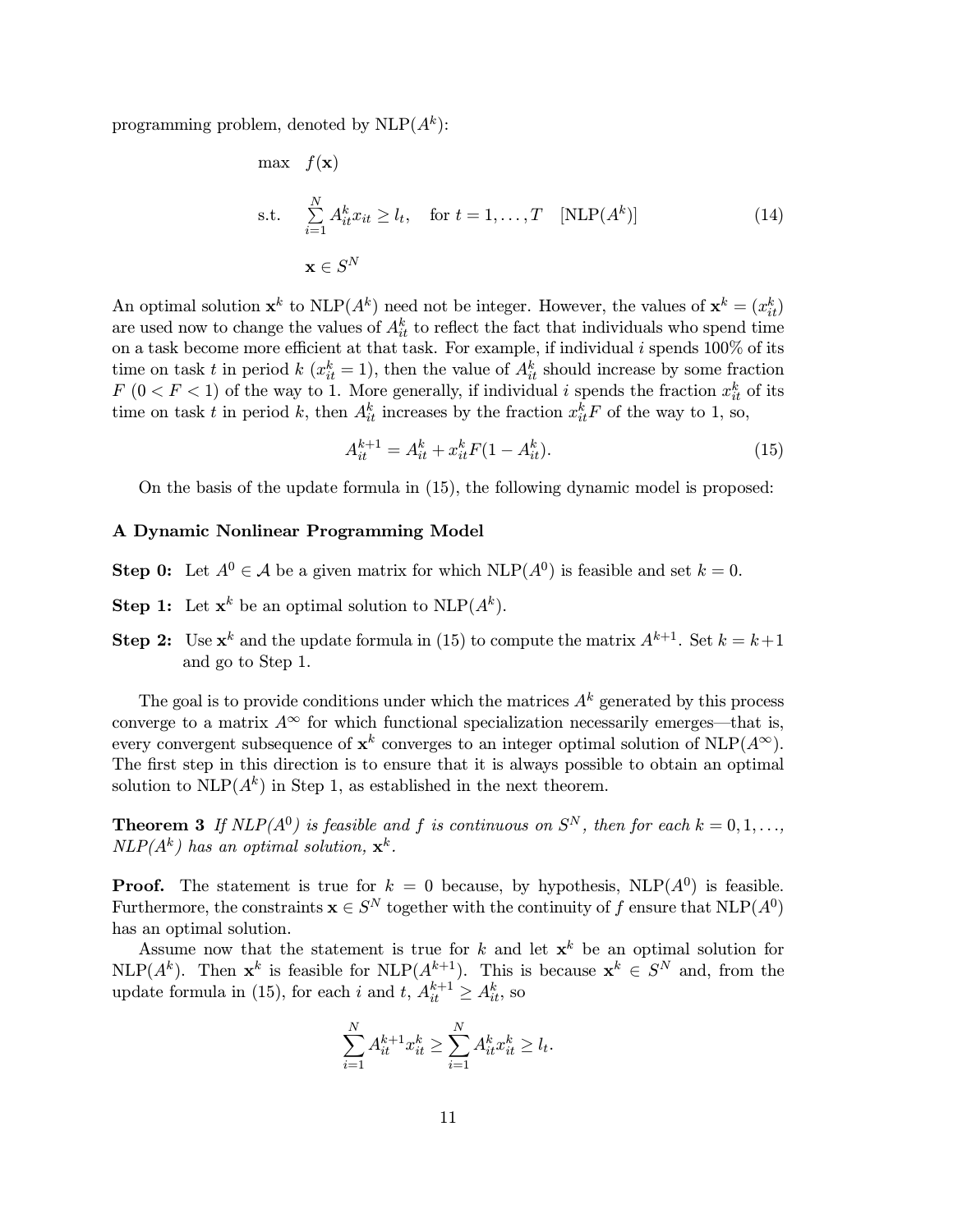Thus, NLP( $A^{k+1}$ ) is feasible. The constraints that  $\mathbf{x} \in S^N$  together with the continuity of f ensure that NLP( $A^{k+1}$ ) has an optimal solution. The result now follows by induction.  $\Box$ 

From here on, it is assumed that  $NLP(A^0)$  is feasible and that  $\mathbf{x}^k$  is optimal for  $NLP(A^k)$ and generates  $A^{k+1}$ . The next theorem establishes that the matrices  $A^k$  converge, element by element, to a matrix  $A^{\infty}$  for which the associated NLP( $A^{\infty}$ ) has an optimal solution if f is continuous on  $S^N$ .

**Theorem 4** If  $NLP(A^0)$  is feasible and f is continuous on  $S^N$ , then there is a matrix  $A^{\infty} \in \mathcal{A}$  such that for each i and t,  $A^{\infty}_{it} = \lim_{k \to \infty} A^k_{it}$  and  $NLP(A^{\infty})$  is optimal.

**Proof.** For each i and t, the update formula in  $(15)$  ensures that the sequence of real numbers  $(A_{it}^k)$  is monotonically non-decreasing and bounded above by 1. It follows from the Monotone Convergence Theorem [see Bartle and Sherbert  $(1992)$ ] that for each i and t, there is a real number  $A_{it}^{\infty}$  with  $0 \leq A_{it}^{\infty} \leq 1$  such that  $A_{it}^{\infty} = \lim_{k \to \infty} A_{it}^k$ .

It is now shown that  $NLP(A^{\infty})$  is feasible. To that end, from Theorem 3, let  $\mathbf{x}^k \in S^N$ be an optimal solution to  $NLP(A^k)$ , so, for each k,

$$
\sum_{i=1}^{N} A_{it}^{\infty} x_{it}^{k} \ge \sum_{i=1}^{N} A_{it}^{k} x_{it}^{k} \ge l_{t}, \quad \text{for } t = 1, ..., T.
$$
 (16)

Thus,  $\mathbf{x}^k$  is feasible for NLP( $A^{\infty}$ ). Finally, the constraints  $\mathbf{x} \in S^N$  and the continuity of f<br>ensure that NLP( $A^{\infty}$ ) has an optimal solution, thus completing the proof ensure that  $NLP(A^{\infty})$  has an optimal solution, thus completing the proof.

The issue now is what is happening to the sequence  $({\bf x}^k)$  of optimal solutions to  $\text{NLP}(A^k)$ . Because  $(x^k)$  belongs to the compact set  $S^N$ , there is a subsequence K and a point  $x^* \in S^N$ such that  $(x^k)$  converges to  $x^*$  as  $k \in K$ . The next theorem, whose proof is given in Appendix B, establishes that  $x^*$  is an optimal solution to  $NLP(A^{\infty})$ .

**Theorem 5** If f is continuous on  $S^N$  and the sequence of matrices  $(A^k)$  converges element by element to a matrix  $A^{\infty} \in \mathcal{A}$  and for each  $k = 0, 1, \ldots, \mathbf{x}^k$  solves  $NLP(A^k)$ , then any convergent subsequence of  $(\mathbf{x}^k)$  converges to an optimal solution  $\mathbf{x}^*$  of  $NLP(A^\infty)$ .

For functional specialization to emerge, it is necessary to establish that  $x^*$  is integer. This is accomplished by showing that, under suitable conditions on  $f$ ,  $\mathbf{x}^*$  is an optimal extreme point of the following Nonlinear Transportation Problem, denoted by NLTP:

max 
$$
f(\mathbf{x})
$$
  
s.t. 
$$
\sum_{i=1}^{N} u_{it}x_{it} \ge l_t, \text{ for } t = 1,...,T \quad (NLTP)
$$

$$
\mathbf{x} \in S^N
$$
 (17)

where  $u_{it}$  is defined as follows:

$$
u_{it} = \begin{cases} 1, & \text{if } x_{it}^{*} > 0 \\ 0, & \text{if } x_{it}^{*} = 0 \end{cases}
$$
 (18)

It is now possible to show that, with no conditions on  $f$  other than continuity,  $x^*$  is optimal for NLTP. To that end, the following lemma is proved first.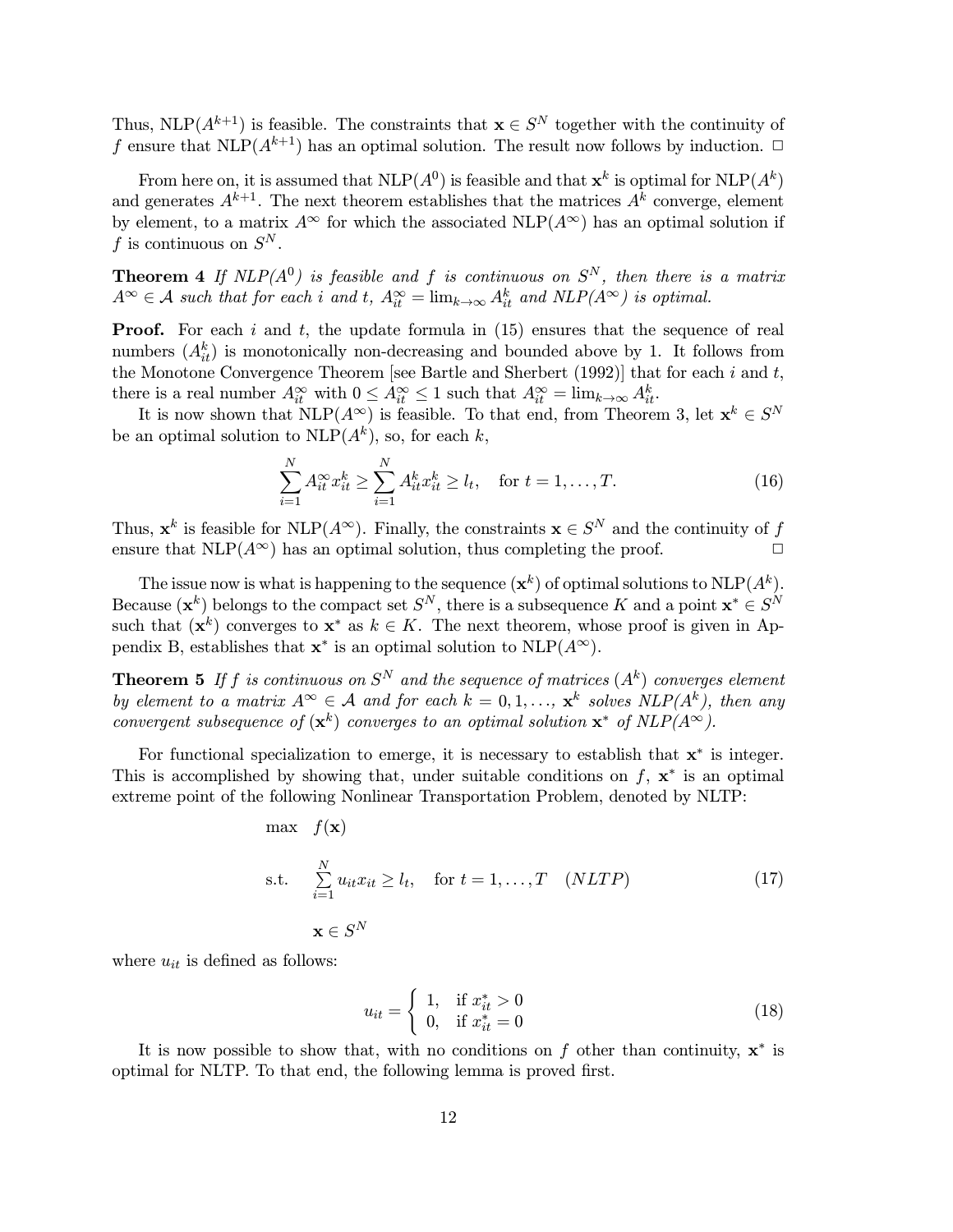**Lemma 1** If  $\mathbf{x}_{it}^* > 0$ , then  $A_{it}^{\infty} = 1$ .

**Proof.** From the update formula in (15), for each  $k = 0, 1, \ldots$ ,

$$
A_{it}^{k+1} = A_{it}^k + x_{it}^k F(1 - A_{it}^k)
$$
\n(19)

Taking the limit on both sides of (19) over k in the subsequence for which  $(x^k)$  converges to  $\mathbf{x}^*$  and recalling that  $(A_{it}^k)$  converges to  $A_{it}^{\infty}$  yields

$$
A_{it}^{\infty} = A_{it}^{\infty} + x_{it}^* F (1 - A_{it}^{\infty}).
$$

The result that  $A_{it}^{\infty} = 1$  follows by subtracting  $A_{it}^{\infty}$  from both sides of the foregoing equation and then dividing by  $x_{it}^* F > 0$ .  $\Box$ 

**Theorem 6** If f is continuous on  $S^N$  and  $x^*$  is the optimal solution for  $NLP(A^{\infty})$  in Theorem 5, then  $x^*$  is optimal for NLTP.

**Proof.** It is first shown that  $x^*$  is feasible for NLTP. To that end, note from Theorem 5 that  $\mathbf{x}^*$  is optimal, and hence feasible, for NLP( $A^{\infty}$ ), so

$$
\sum_{i=1}^{N} A_{it}^{\infty} x_{it}^{*} \ge l_{t}, \quad \text{for } t = 1, ..., T
$$
 (20)

Consider a fixed value of t between 1 and T and define  $X^+ = \{1 \le i \le N : x_{it}^* > 0\}$  and  $X^0 = \{1 \le i \le N : x_{it}^* = 0\}.$  Then,

$$
\sum_{i=1}^{N} u_{it}x_{it}^{*} = \sum_{i \in X^{+}} u_{it}x_{it}^{*} + \sum_{i \in X^{0}} u_{it}x_{it}^{*}
$$
\n
$$
= \sum_{i \in X^{+}} (1)x_{it}^{*} + \sum_{i \in X^{0}} u_{it}(0) \qquad \text{(definition of } u_{it}, X^{+}, \text{ and } X^{0})
$$
\n
$$
= \sum_{i \in X^{+}} A_{it}^{\infty}x_{it}^{*} + \sum_{i \in X^{0}} A_{it}^{\infty}(0) \qquad \text{(Lemma 1)}
$$
\n
$$
= \sum_{i=1}^{N} A_{it}^{\infty}x_{it}^{*} \qquad \text{(definition of } X^{0})
$$
\n
$$
\geq l_{t} \qquad \text{[from (20)]}
$$

To see that  $x^*$  is optimal for NLTP, let  $x$  be any feasible solution for NLTP. It will be shown that  $f(\mathbf{x}^*) \ge f(\mathbf{x})$  by establishing that **x** is feasible for NLP( $A^{\infty}$ ), for then, because, by hypothesis,  $x^*$  is optimal for NLP( $A^{\infty}$ ),  $f(x^*) \ge f(x)$ . Thus, it remains to show that x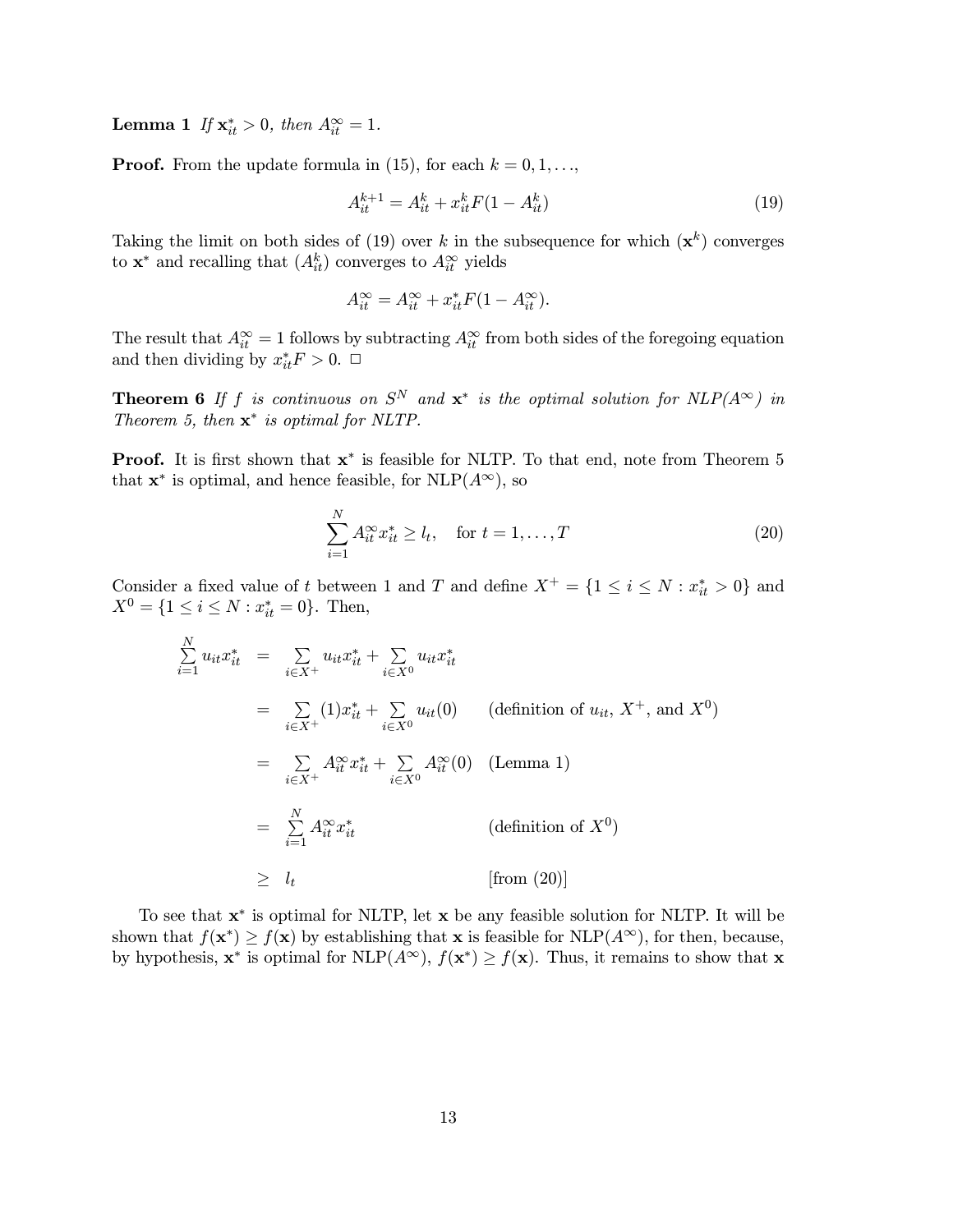is feasible for NLP( $A^{\infty}$ ), but,

$$
l_{t} \leq \sum_{i \in X^{+}} u_{it}x_{it} + \sum_{i \in X^{0}} u_{it}x_{it} \quad (\mathbf{x} \text{ is feasible for NLTP})
$$
  
\n
$$
= \sum_{i \in X^{+}} (1)x_{it} + \sum_{i \in X^{0}} (0)x_{it} \quad (\text{definition of } u_{it})
$$
  
\n
$$
= \sum_{i \in X^{+}} A_{it}^{\infty} x_{it} + \sum_{i \in X^{0}} (0)x_{it} \quad (\text{Lemma 1})
$$
  
\n
$$
\leq \sum_{i \in X^{+}} A_{it}^{\infty} x_{it} + \sum_{i \in X^{0}} A_{it}^{\infty} x_{it}
$$
  
\n
$$
= \sum_{i=1}^{N} A_{it}^{\infty} x_{it}.
$$

Although Theorem 6 establishes that  $x^*$  is optimal for NLTP,  $x^*$  need not be integer. For example, consider the following linear programming problems—denoted by  $LP(A^k)$ —in which the community accrues a benefit from each task t in each period that is equal to  $c_t$ times the number of time units dedicated to task t:

$$
\max \sum_{t=1}^{T} c_t x_{it}
$$
\n
$$
\text{s.t.} \quad \sum_{i=1}^{N} A_{it}^k x_{it} \ge l_t, \quad \text{for } t = 1, \dots, T \quad [\text{LP}(A^k)]
$$
\n
$$
\mathbf{x} \in S^N
$$
\n
$$
(21)
$$

Although it can be shown that the limiting problem  $LP(A^{\infty})$  has an optimal integer solution, a convergent subsequence of optimal solutions to  $LP(A^k)$  need not converge to an integer optimal solution.

Nonlinearity is needed to obtain such a result. The next theorem provides a sufficient condition on f to ensure that  $x^*$  is integer and hence that functional specialization emerges from the solutions to the dynamic model.

**Theorem 7** If f is continuous and strictly convex on  $S<sup>N</sup>$ , then every optimal solution to NLTP, and hence  $\mathbf{x}^*$ , is integer.

**Proof.** Because  $f$  is strictly convex, an optimal solution of NLTP can occur only at an extreme point of NLTP. Furthermore, every extreme point of NLTP is integer because of the transportation-like constraints. Thus, every optimal solution of NLTP is integer.  $\Box$ 

Theorem 7 establishes the emergence of functional specialization from the solutions to  $NLP(A^k)$  in the dynamic model when f is strictly convex. This is because any convergent subsequence of optimal time allocations for  $NLP(A^k)$  approaches  $\mathbf{x}^*$ , which is an optimal integer solution to both NLTP and NLP( $A^{\infty}$ ). Note that there could be non-integer optimal solutions to  $NLP(A^{\infty})$ , however, because of the way in which the system evolves, under the conditions of Theorem 7, no convergent subsequence of optimal solutions to  $NLP(A^k)$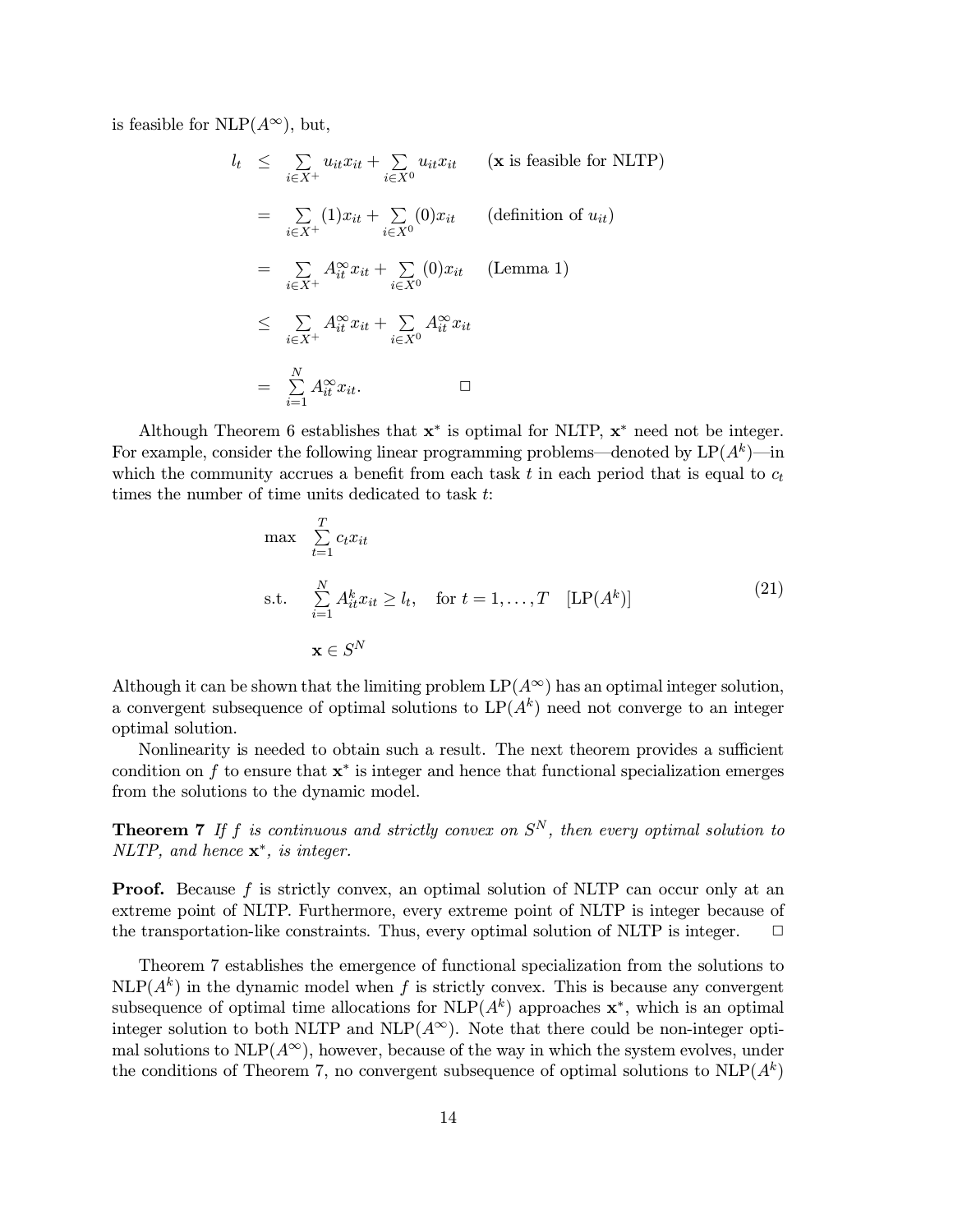will converge to such a non-integer solution. One might ask what would happen if the dynamic model began with  $B^0 = A^{\infty}$  and a non-integer optimal solution,  $y^0$ , to NLP( $B^0$ ) were obtained. In this case, the dynamic model results in a sequence of matrices,  $(B^k)$ , and corresponding optimal solutions,  $y^k$ , to NLP( $B^k$ ) for which, under the conditions of Theorem 7, any convergent subsequence of  $(y^k)$  converges to a solution  $y^*$  in which functional specialization emerges. In other words, under the conditions of Theorem 7, functional specialization is an inevitable outcome of the dynamic model, regardless of the starting conditions.

### 4 Extensions and Future Research

In the dynamic model in Section 3, it is assumed that individuals never get worse at tasks and thus the matrices  $A^k$  are monotonically non-decreasing, as seen in the update formula in  $(15)$ . A more realistic assumption is that if an individual i spends no time on task t in period k  $(x_{it}^k = 0)$ , then the value of  $A_{it}^k$  decreases in the next period by the fraction F  $(0 < F < 1)$  of the way to 0. In this case, the update formula becomes:

$$
A_{it}^{k+1} = \begin{cases} A_{it}^{k} + x_{it}F(1 - A_{it}^{k}), & \text{if } x_{it}^{k} > 0\\ (1 - F)A_{it}^{k}, & \text{if } x_{it}^{k} = 0 \end{cases}
$$
(22)

In this case, Theorem 3 in Section 3 still applies, meaning that as long as  $NLP(A^0)$ is feasible and f is continuous on  $S^N$ , each subsequent NLP( $A^k$ ) has an optimal solution. However, the remaining theorems in Section 3 need not hold. For example, Theorem 4 is no longer valid because the sequence  $(A^k)$  of matrices is no longer monotone. It is, however, possible to prove the following theorem.

**Theorem 8** If  $NLP(A^0)$  is feasible and f is continuous on  $S^N$ , then there is a matrix  $A^{\infty} \in \mathcal{A}$  and a subsequence K such that for each i and t,  $A_{it}^{\infty} = \lim_{k \in K} A_{it}^{k}$ , the sequence  $(A_{it}^k)_{k\in K}$  is monotone, and  $NLP(A^{\infty})$  is optimal.

Theorem 5 in Section 3 holds for the subsequence K in Theorem 8. That is, by defining, for each  $j = 1, 2, \ldots$ , the matrix  $B^j$  to be the j<sup>th</sup> matrix in the subsequence  $(A^k)_{k \in K}$ , the hypotheses, and hence the conclusion, of Theorem 5 apply to the sequence of matrices  $(B<sup>j</sup>)$ . Thus, any convergent subsequence of optimal solutions for NLP $(B<sup>j</sup>)$  converges to an optimal solution of NLP( $B^{\infty} = A^{\infty}$ ). However, letting  $y^{j}$ , for  $j = 1, 2, \ldots$  be an optimal solution for  $NLP(B^j)$ , it is an open question as to whether any convergent subsequence of  $(y^{j})$  converges to an integer optimal solution  $y^*$  for NLP( $B^{\infty}$ ). In particular, no suitable version of Lemma 1 has been found as yet for this case. Nonetheless, repeated simulations with a linear objective function have resulted in the emergence of functional specialization in this modified dynamic model.

Additional mathematical difficulties manifest themselves in the dynamic model when the update formula includes a critical fraction of time, b (or  $b_{it}$ ), for which an individual who spends at least the fraction b of time at a task gets proportionately better at that task and an individual who spends less than the fraction  $b$  gets proportionally worse at that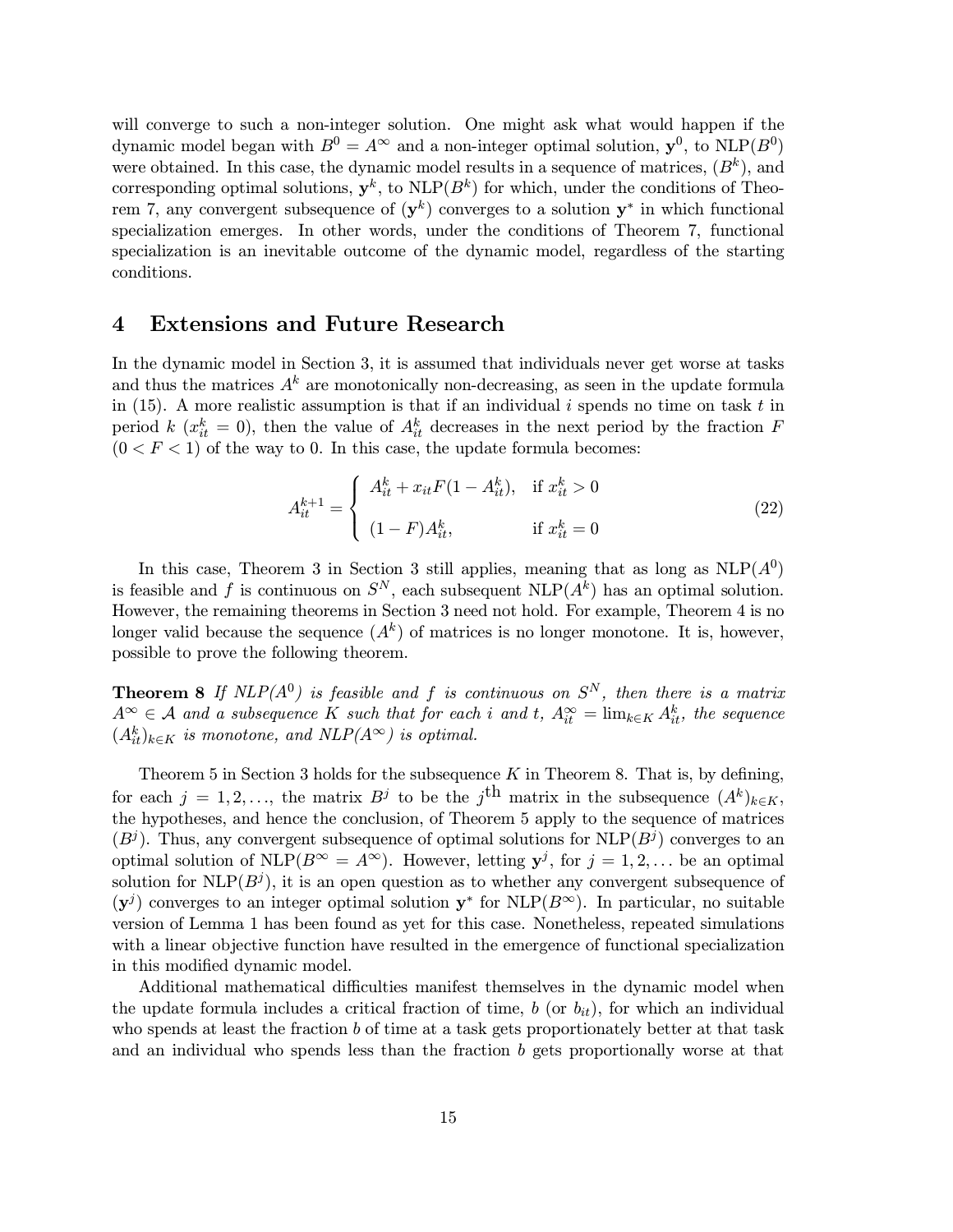task. In this case, the update formula becomes:

$$
A_{it} = \begin{cases} A_{it} + \left(\frac{x_{it} - b}{1 - b}\right) F(1 - A_{it}), & \text{if } x_{it} \ge b \\ \left[1 - \left(\frac{b - x_{it}}{b}\right) F\right] A_{it}, & \text{if } x_{it} < b \end{cases} \tag{23}
$$

In this case, even if  $NLP(A^0)$  is feasible, a subsequent  $NLP(A^k)$  can become infeasible and so the dynamic model is no longer well defined. To illustrate, consider the following numerical example in which two individuals must allocate their time among two different tasks so as to maximize a linear objective function. For the initial problem,  $NLP(A^0)$ , it is assumed that each individual is 100% efficient at both tasks. The problem  $NLP(A^0)$  therefore is the following:

maximize 
$$
x_{11} + x_{21} + x_{12} + x_{22}
$$
  
\ns.t.  $x_{11} + x_{21} \ge 1$   
\n $x_{12} + x_{22} \ge 1$   
\n $x_{11} + x_{12} = 1$   
\n $x_{21} + x_{22} = 1$   
\nall  $x_{it} \ge 0$  (24)

The following solution, in which each individual spends one half of its time on Task 1 and one half of its time on Task 2, is optimal for this problem:

$$
x_{11} = 1/2
$$
,  $x_{21} = 1/2$   
\n $x_{12} = 1/2$ ,  $x_{22} = 1/2$ 

However, if  $F = 1$  and  $b = 2/3$  is the minimum time requirement to maintain performance on a particular task then, using the update formula in (23), the following problem,  $NLP(A^1)$ , is easily seen to be infeasible:

maximize 
$$
x_{11} + x_{21} + x_{12} + x_{22}
$$
  
\ns.t.  $\frac{5}{6}x_{11} + \frac{5}{6}x_{21} \ge 1$   
\n $\frac{5}{6}x_{12} + \frac{5}{6}x_{22} \ge 1$   
\n $x_{11} + x_{12} = 1$   
\n $x_{21} + x_{22} = 1$   
\nall  $x_{it} \ge 0$  (25)

Another direction for future research is to extend the dynamic model in Section 3 to allow for an increasing number of tasks, individuals, and minimum survival requirements  $(l_t)$  over time. In particular, at what rate can these parameters increase so that functional specialization still emerges?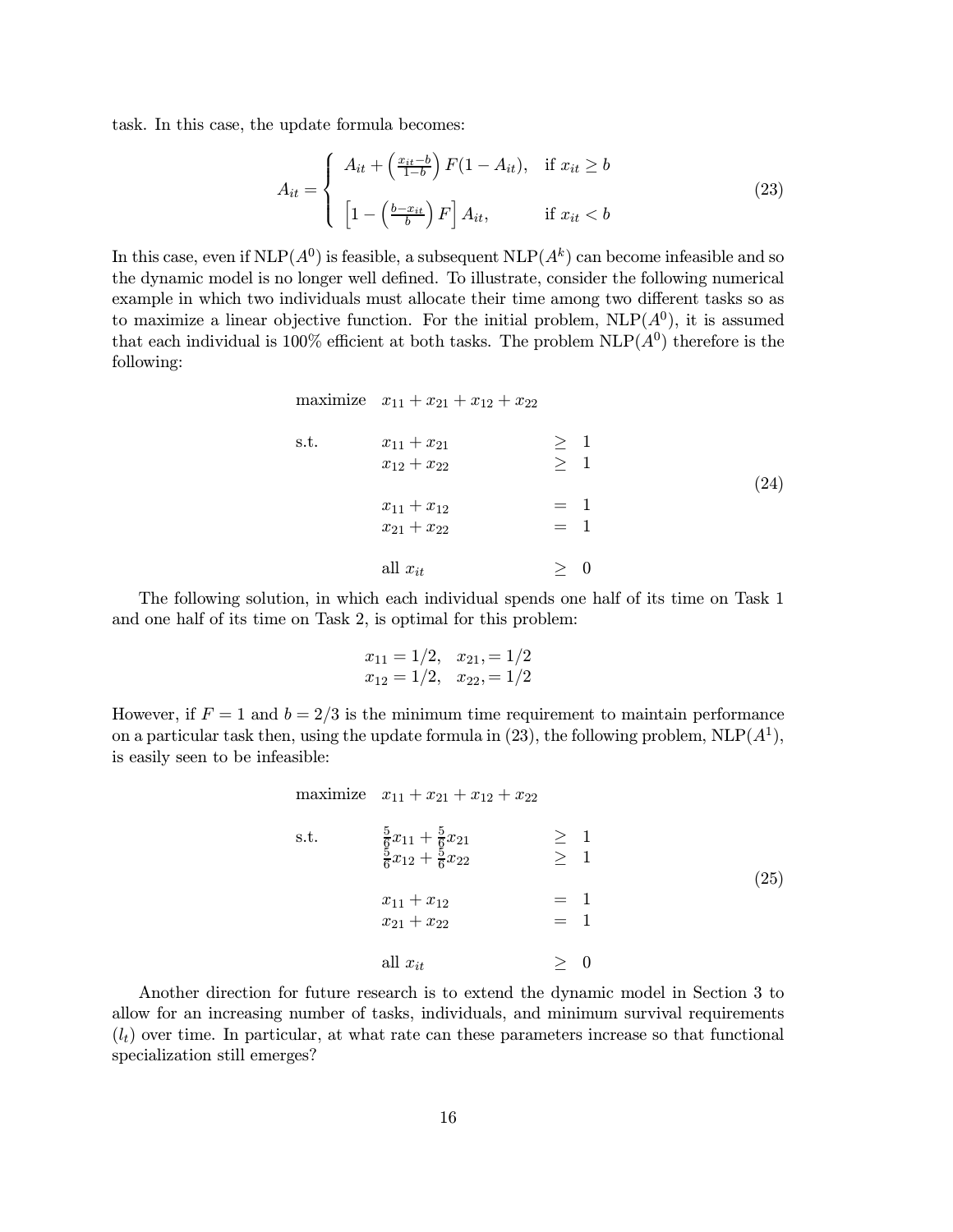As a final direction for future research, recall that the models developed here are based on the assumption that the optimal time allocations are made on the basis of what is best for the community. A different approach is needed when the individuals allocate their time so as to maximize their own interests rather than those of the community as a whole. These and other related questions are currently under investigation.

### Conclusion

In this work, linear and nonlinear static and dynamic models are proposed for studying the emergence of functional specialization. These models apply to a community in which the individuals allocate their time in the best interest of the community. It is shown how a linear model is inadequate to account for the emergence of functional specialization. Rather, it is nonlinearity in the objective function that provides an explanation for this phenomenon. In particular, sufficient conditions are provided on a nonlinear objective function under which functional specialization necessarily emerges in a static model and also in a dynamic model that allows for the individuals to get better at tasks over time.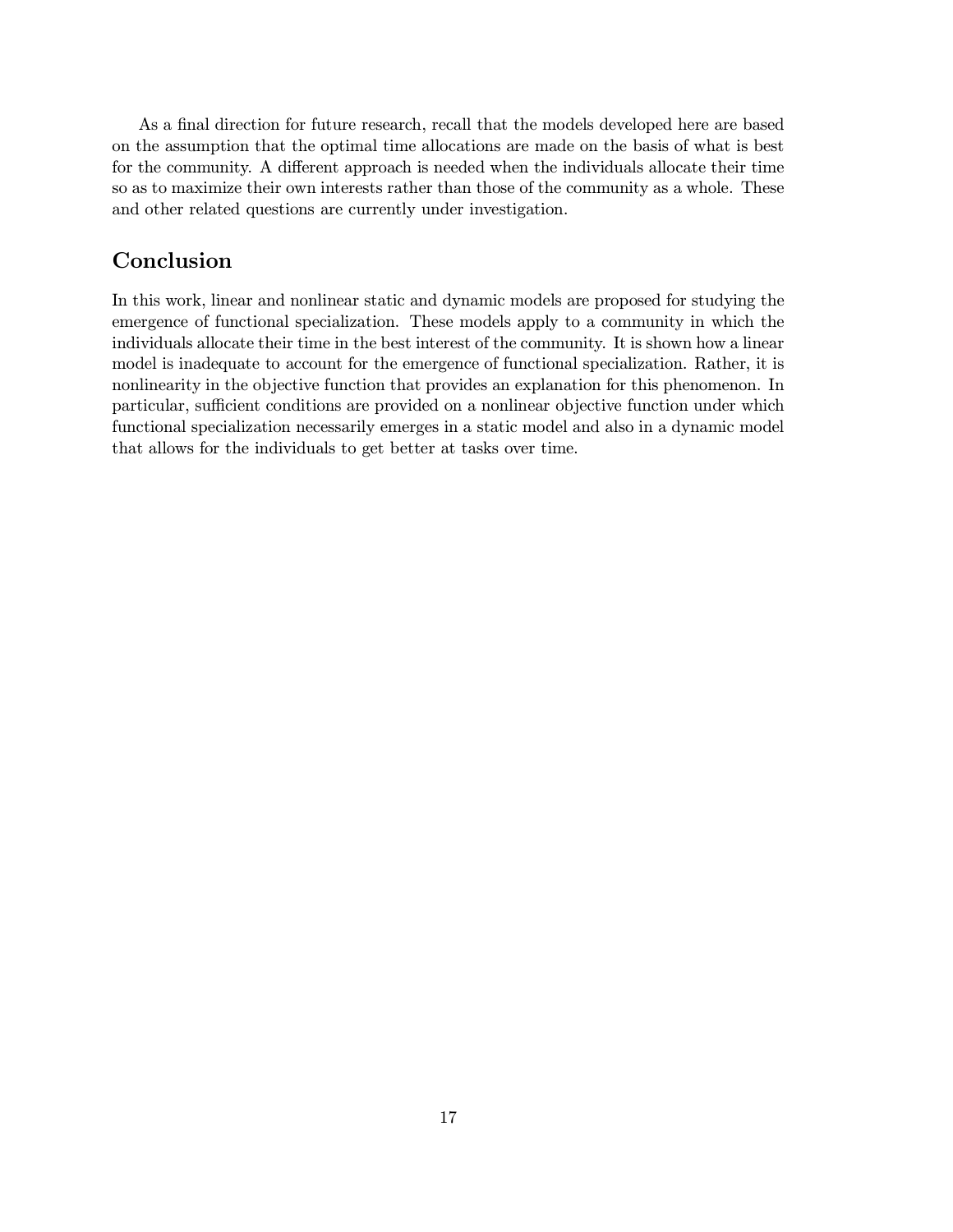## Appendix A

In this appendix, it is shown how to transform the linear programming model (6) in Section 2.1 to a balanced transportation problem. Assuming that  $N > \sum_t l_t$ , the transformation is accomplished by creating a single dummy task,  $T + 1$ , with a requirement of  $l_{T+1}$  =  $N - \sum_{t=1}^{T} l_t$ . For each individual i, set the value of  $c_{iT+1} = \max\{c_{it} : 1 \le t \le T\}$ . Then, the balanced transportation problem is:

max P N i=1 T P +1 t=1 citwit s.t. P N i=1 wit = lt; t = 1;:::;T + 1 T P +1 t=1 wit = 1; i = 1;:::;N wit ¸ 0; all i; t (26)

The next two theorems establish that any optimal solution to (6) provides an optimal solution to (26) with the same objective function value and vice versa.

**Theorem 9** If **x** is an optimal solution for (6) with objective function value  $c(\mathbf{x})$ , then there is an optimal solution to (26) whose objective function value is at least  $c(\mathbf{x})$ .

**Proof.** The key observation is that, in the optimal solution to (6), for any task  $t = 1, \ldots, T$ for which  $\sum_i x_{it} > l_t$  and for any individual  $i = 1, \ldots, N$  with  $x_{it} > 0$ , any amount of  $x_{it}$ up to  $l_t - \sum_i x_{it}$  can be diverted from task t to task  $T + 1$  in (26) without affecting the optimal objective function value,  $c(\mathbf{x})$ . To see that this is so, for any individual i, let j be an integer for which  $c_{ij} = \max_{t=1,\dots,T} \{c_{it}\}\.$  Then, for a task t for which  $\sum_i x_{it} > l_t$  and any individual i with  $x_{it} > 0$ , it must be that  $c_{it} = c_{ij}$ , for otherwise, it would be possible to create a better feasible solution for (6) than x by reducing  $x_{it}$  by some positive amount  $\delta$ and increasing the value of  $x_{ij}$  by  $\delta$ .

On the basis of the foregoing observation, a feasible solution to (26) is constructed by diverting, from each task t for which  $\sum_i x_{it} > l_t$  and some of the individuals i, some amount of  $x_{it}$  to task  $T + 1$ . To specify these amounts, for any task t for which  $\sum_i x_{it} > l_t$ , define

$$
i(t)
$$
 = the largest integer for which  $\sum_{i=1}^{i(t)} x_{it} < l_t$ 

$$
y_{it} = \begin{cases} x_{it}, & \text{for } i = 1, ..., i(t) \\ l_t - \sum_{i=1}^{i(t)} x_{it}, & \text{for } i = i(t) + 1 \\ 0, & \text{for } i = i(t) + 2, ..., T \end{cases} \text{ and } w_{it} = \begin{cases} y_{it}, & \text{for } t = 1, ..., T \\ 1 - \sum_{j=1}^{T} y_{ij}, & \text{for } t = T + 1 \\ \end{cases}
$$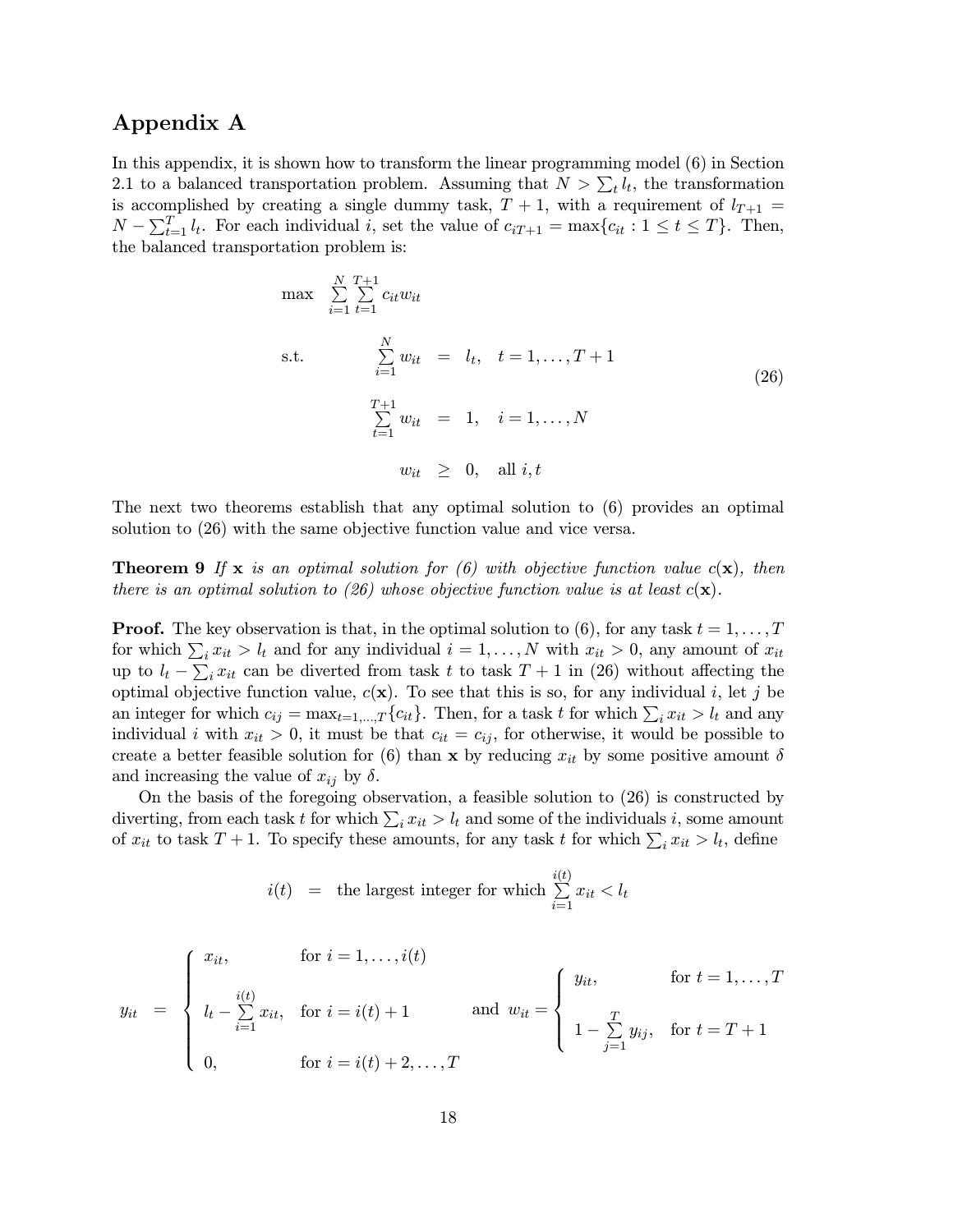The foregoing values of  $w_{it}$  are feasible for (26) and provide at least as good an objective function value as  $c(\mathbf{x})$  for (6) because any amount of  $x_{it}$  that is diverted to task  $T+1$  accrues a benefit of  $c_{iT+1} = \max\{c_{it} : 1 \le t \le T\} \ge c_{it}$ . Thus, the optimal objective function value of (26) is at least as good as  $c(\mathbf{x})$ . of (26) is at least as good as  $c(\mathbf{x})$ .

**Theorem 10** If **w** is an optimal solution for (26) with objective function value  $c(\mathbf{w})$  then there is an optimal solution to (6) whose objective function value is at least  $c(\mathbf{w})$ .

**Proof.** For each  $i = 1, \ldots, N$ , let  $j(i)$  be the first integer for which  $c_{ij(i)} = \max\{c_{it} : 1 \leq i\}$  $i \leq N$ . Then the following feasible solution x to (6) has the same objective function value as  $c(\mathbf{w})$ :

$$
x_{it} = \begin{cases} w_{it} + w_{iT+1}, & \text{if } t = j(i) \\ w_{it} & \text{if } t \neq j(i) \end{cases}
$$

Thus, the optimal objective function value of (6) is at least as good as  $c(\mathbf{w})$ .

# Appendix B

Theorem 5 is proved in this appendix. To that end, the following theorem first establishes conditions under which the optimal objective function values of  $NLP(A^k)$  converge to the optimal objective function value of  $NLP(A^{\infty})$ . Throughout, it is assumed that f is continuous on  $S^N$ , NLP( $A^0$ ) is feasible and hence, by Theorem 4, each NLP( $A^k$ ) is optimal, as is  $NLP(A^{\infty}).$ 

**Theorem 11** If for each  $k = 0, 1, \ldots, x^k$  is optimal for  $NLP(A^k)$  and generates  $A^{k+1}$  and  $\mathbf{x}^*$  is optimal for  $NLP(A^{\infty})$ , then  $(f(\mathbf{x}^k)) \rightarrow f(\mathbf{x}^*)$  as  $k \rightarrow \infty$ .

**Proof.** By the monotonicity of the matrices  $A^k$ , each  $\mathbf{x}^k$  is feasible for  $\text{NLP}(A^{k+1})$  and so the sequence  $(f(\mathbf{x}^k))$  is monotonically non-decreasing and bounded above by  $f(\mathbf{x}^*)$  because each  $x^k$  is also feasible for NLP( $A^{\infty}$ ) (see (16) in the proof of Theorem 4 in Section 3). Thus, the limit of  $(f(\mathbf{x}^k))$  exists and it remains to show that this limit is bounded below by  $f(\mathbf{x}^*)$ . This is done in two parts.

**Case 1.** There is no integer t with  $1 \le t \le T$  for which there is an integer  $k(t)$  and a feasible solution  $\mathbf{x}(t)$  for NLP( $A^{k(t)}$ ) with  $\sum_{n=1}^{N}$  $i=1$  $A_{it}^{k(t)}x(t)_{it} > l_t.$ 

In this case, it is shown that  $x^*$  is feasible for every  $NLP(A^k)$  and so

$$
f(\mathbf{x}^*) \le f(\mathbf{x}^k), \quad k = 1, 2, \dots.
$$

The desired lower-bound result then follows on taking the limit as  $k \to \infty$ .

To see that  $\mathbf{x}^*$  is feasible for every NLP( $A^k$ ), it is shown that  $A^0 = A^1 = \cdots$ , for suppose not. Then there are integers k, h, and t such that  $A_{ht}^k < A_{ht}^{k+1}$  (so  $x_{ht}^k \neq 0$ ). It then follows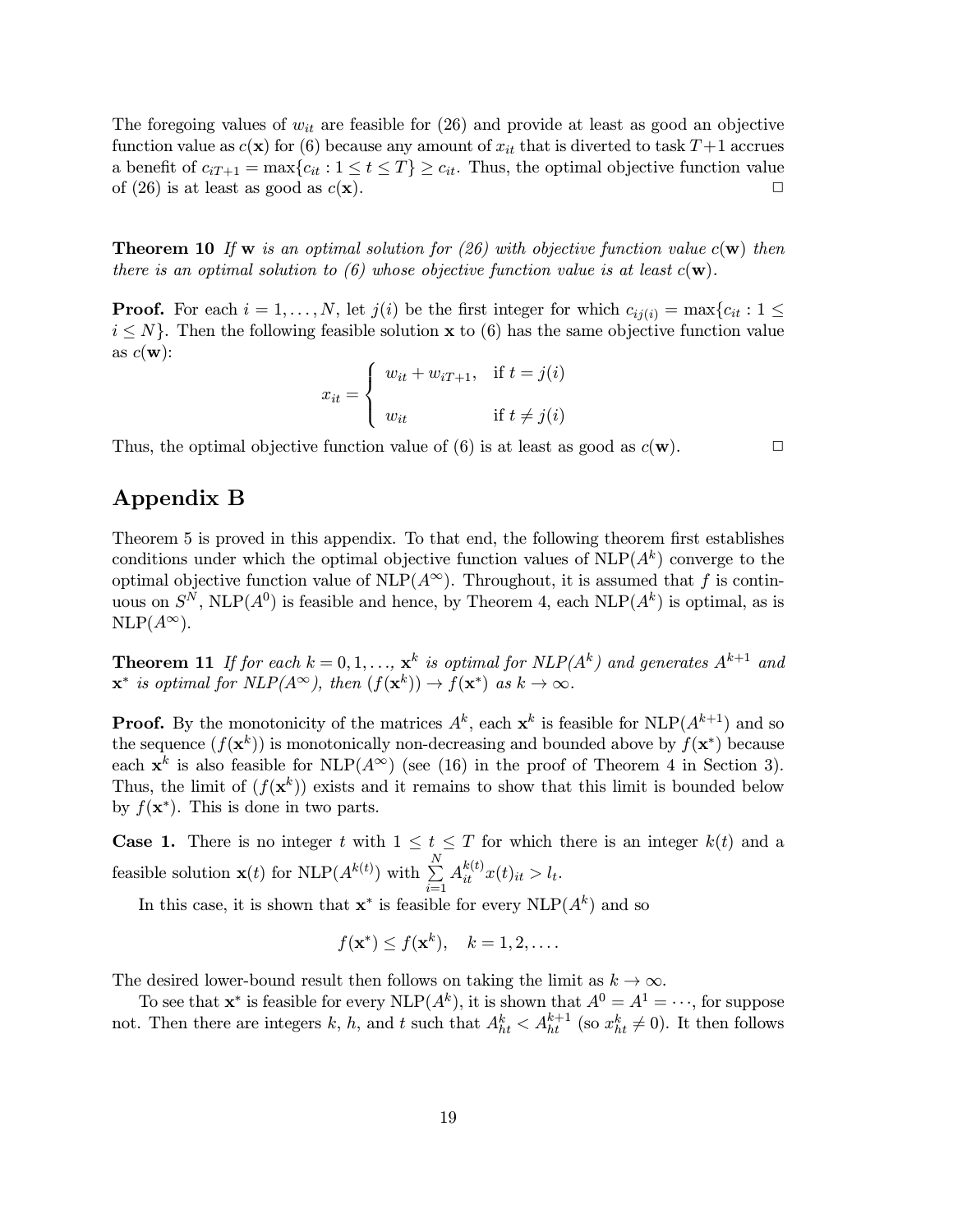that

 $\overline{M}$ 

$$
\sum_{i=1}^{N} A_{it}^{k+1} \mathbf{x}_{it}^{k} = \sum_{\substack{i \neq h \\ i \neq h}} A_{it}^{k+1} x_{it}^{k} + A_{ht}^{k+1} x_{ht}^{k}
$$
\n
$$
\geq \sum_{\substack{i \neq h \\ i \neq h}} A_{it}^{k} x_{it}^{k} + A_{ht}^{k+1} x_{ht}^{k}
$$
 (monotonicity of  $A^{k}$ )\n
$$
> \sum_{\substack{i \neq h \\ i \neq h}} A_{it}^{k} x_{it}^{k} + A_{ht}^{k} x_{ht}^{k}
$$
 (choice of  $k$  and  $x_{ht}^{k} \neq 0$ )\n
$$
\geq l_{t}
$$
 ( $\mathbf{x}^{k}$  is feasible for NLP( $A^{k}$ )).

Taking  $k(t) = k + 1$  and  $\mathbf{x}(t) = \mathbf{x}^k$  contradicts the hypotheses of this case.

**Case 2.** There is an integer t with  $1 \le t \le T$  for which there is an integer  $k(t)$  and a feasible solution  $\mathbf{x}(t)$  for NLP( $A^{k(t)}$ ) with  $\sum_{n=1}^{N}$  $i=1$  $A_{it}^{k(t)}x(t)_{it} > l_t.$ 

In this case, the lower-bound result is obtained by producing a sequence  $(w^{j})$  converging to  $\mathbf{x}^*$  and, for each j, an integer  $k_j \geq j$  such that  $\mathbf{w}^j$  is feasible for NLP( $A^{k_j}$ ), the latter yielding

$$
f(\mathbf{w}^j) \leq f(\mathbf{x}^{k_j}), \quad j = 1, 2, \dots
$$

On taking limits on both sides of the foregoing inequality, it then follows by the convergence of  $(\mathbf{w}^j)$  to  $\mathbf{x}^*$ , the continuity of f, and the convergence of  $(f(\mathbf{x}^k))$  that

$$
f(\mathbf{x}^*) = \lim_{j \to \infty} f(\mathbf{w}^j) \le \lim_{j \to \infty} f(\mathbf{x}^{k_j}) = \lim_{k \to \infty} f(\mathbf{x}^k).
$$

The sequence  $(\mathbf{w}^j)$  is constructed by showing that for every  $\epsilon > 0$ , there is an integer  $k(\epsilon)$  such that the  $\epsilon$ -neighborhood of  $x^*$  and the feasible region of NLP( $A^{k(\epsilon)}$ ) intersect. The sequence  $(\mathbf{w}^j)$  is then obtained by setting  $\epsilon = 1/j$ ,  $k_j = \max\{k(1/j), j\}$  and letting  $\mathbf{w}^j$ be any point in both the  $\epsilon$ -neighborhood of  $x^*$  and the feasible region of NLP( $A^{k_j}$ ). Thus, let  $\epsilon > 0$ .

Now  $k(\epsilon)$  is chosen so that a point z on the line segment between  $\mathbf{x}^*$  and a new point **x** (constructed below) is both feasible for  $\text{NLP}(A^{k(\epsilon)})$  and in the  $\epsilon$ -neighborhood of  $\mathbf{x}^*$ . To construct this new point x, from the hypotheses of this case, the task constraints can be renumbered so that (a) for all  $t = 1, \ldots, t^*$ , there is an integer  $k(t)$  and a feasible solution  $\mathbf{x}(t)$  for NLP $(A^{k(t)})$  with  $\sum_{k=1}^{N}$  $i=1$  $A_{it}^{k(t)}x(t)_{it} > l_t$  and (b) for all  $t = t^* + 1, \ldots, T$ , there does not

exist an integer  $k(t)$  and a feasible solution  $\mathbf{x}(t)$  for NLP( $A^{k(t)}$ ) with  $\sum_{n=1}^{N}$  $i=1$  $A_{it}^{k(t)}x(t)_{it} > l_t.$ Now let  $m = \max\{k(t) : t = 1, \ldots, t^*\}$  and

$$
\mathbf{x} = \sum_{t=1}^{t^*} x(t)/t^*.
$$

Note that x is a convex combination of feasible points for  $NLP(A^m)$  and, as such, is itself feasible for  $NLP(A^m)$ .

Consider now a point  $z = \lambda x + (1 - \lambda)x^*$ , where  $\lambda \in (0, 1)$  is chosen sufficiently close to 0 so that **z** is in the  $\epsilon$ -neighborhood of  $\mathbf{x}^*$ . It is now shown that there is an integer  $K(\lambda)$ , which is in fact the desired  $k(\epsilon)$ , such that **z** is feasible for NLP( $A^{K(\lambda)}$ ). Specifically, using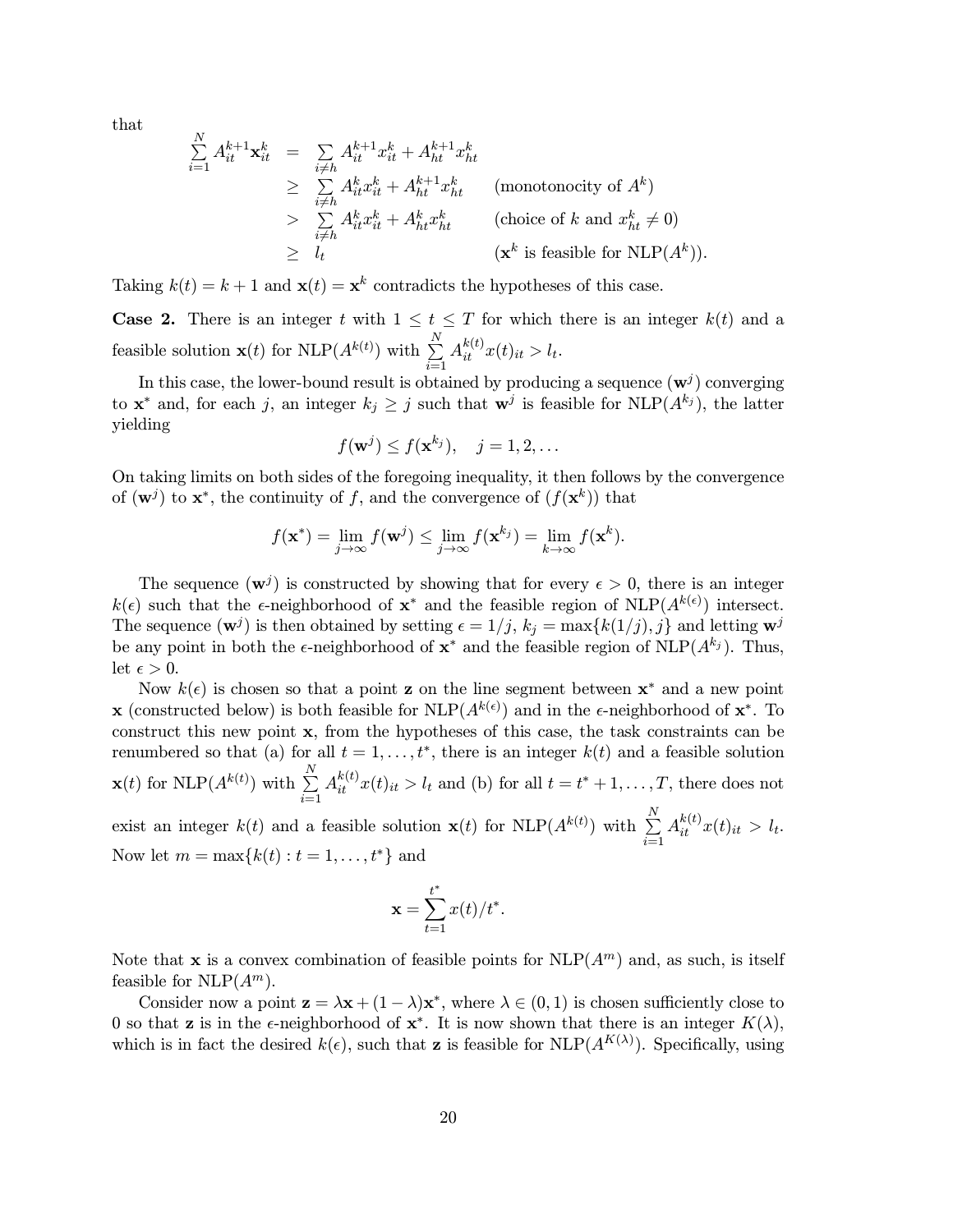the fact that the matrices  $(A^k)$  converge to A, let  $K(\lambda)$  be such that

$$
A_{it}^{\infty} - A_{it}^{K(\lambda)} < \frac{1}{N} \left( \sum_{j=1}^{N} A_{jt}^{\infty} z_{jt} - l_t \right), \quad t = 1, \dots, t^*; \ i = 1, \dots, N. \tag{27}
$$

Such a value for  $K(\lambda)$  can be chosen because the right side of (27) satisfies, for each  $t =$  $1,\ldots,t^*,$ 

$$
\sum_{j=1}^{N} A_{jt}^{\infty} z_{jt} = \lambda \sum_{j=1}^{N} A_{jt}^{\infty} x_{jt} + (1 - \lambda) \sum_{j=1}^{N} A_{jt}^{\infty} x_{jt}^{*} \quad \text{(definition of } \mathbf{z})
$$
\n
$$
\geq \lambda \sum_{j=1}^{N} A_{jt}^{m} x_{jt} + (1 - \lambda) l_{t} \qquad \qquad \text{(monotonicity and feasibility of } \mathbf{x}^{*})
$$
\n
$$
> \lambda l_{t} + (1 - \lambda) l_{t} = l_{t} \qquad \qquad \text{[definition of } m, t^{*}, \text{ and } \lambda \in (0, 1)].
$$

It remains to show that **z** is feasible for  $\text{NLP}(A^{K(\lambda)})$ . To that end, consider first a task constraint t with  $1 \le t \le t^*$ , then

$$
\sum_{i=1}^{N} A_{it}^{K(\lambda)} z_{it} > \sum_{i=1}^{N} A_{it}^{\infty} z_{it} - \frac{1}{N} \sum_{i=1}^{N} \left( \sum_{j=1}^{N} A_{jt}^{\infty} z_{jt} - l_t \right) z_{it} \quad \text{[from (27)]}
$$
\n
$$
\geq \sum_{i=1}^{N} A_{it}^{\infty} z_{it} - \left( \sum_{j=1}^{N} A_{jt}^{\infty} z_{jt} - l_t \right) \qquad (\mathbf{z} \in S^N)
$$
\n
$$
= l_t.
$$

Finally, for the task constraints  $t>t^*$ , as in Case 1, it is shown that for all  $i = 1, \ldots, N$ ,  $A_{it}^0 = A_{it}^1 = \cdots$ , for suppose not. Then there are integers k and h such that  $A_{ht}^k < A_{ht}^{k+1}$  (so  $x_{ht}^k \neq 0$ . It then follows that

$$
\sum_{i=1}^{N} A_{it}^{k+1} \mathbf{x}_{it}^{k} = \sum_{\substack{i \neq h}} A_{it}^{k+1} x_{it}^{k} + A_{ht}^{k+1} x_{ht}^{k}
$$
\n
$$
\geq \sum_{\substack{i \neq h}} A_{it}^{k} x_{it}^{k} + A_{ht}^{k+1} x_{ht}^{k} \qquad \text{(monotonicity of } A^{k})
$$
\n
$$
> \sum_{i \neq h} A_{it}^{k} x_{it}^{k} + A_{ht}^{k} x_{ht}^{k} \qquad \text{(choice of } k \text{ and } h \text{ and } x_{ht}^{k} \neq 0)
$$
\n
$$
\geq l_{t}.
$$

But this contradicts the definition of  $t^*$ . In other words, the task constraints  $t>t^*$  are the same for every NLP( $A^k$ ) and so z, being a convex combination of x and  $x^*$ , both of which satisfy all of these task constraints, must itself satisfy these constraints.

The proof of Theorem 11 is now complete.  $\Box$ 

With the aid of Theorem 11, it is possible to prove Theorem 5. Specifically, consider any subsequence of  $(x^k)$  that converges to a point x. It is clear that x is feasible for  $NLP(A^{\infty})$ . It remains to show that **x** is optimal for  $NLP(A^{\infty})$ . To that end, let **x**<sup>\*</sup> be optimal for NLP( $A^{\infty}$ ). From Theorem 11, it follows that  $(f(\mathbf{x}^k)) \to f(\mathbf{x}^*)$  as  $k \to \infty$ . The desired conclusion that x is optimal for  $NLP(A^{\infty})$  follows using the continuity of f and the subsequence  $(\mathbf{x}^{k_j})$  because

$$
f(\mathbf{x}) = \lim_{j \to \infty} f(\mathbf{x}^{k_j}) = \lim_{k \to \infty} f(\mathbf{x}^k) = f(\mathbf{x}^*).
$$

The proof of Theorem 5 is now complete.  $\Box$